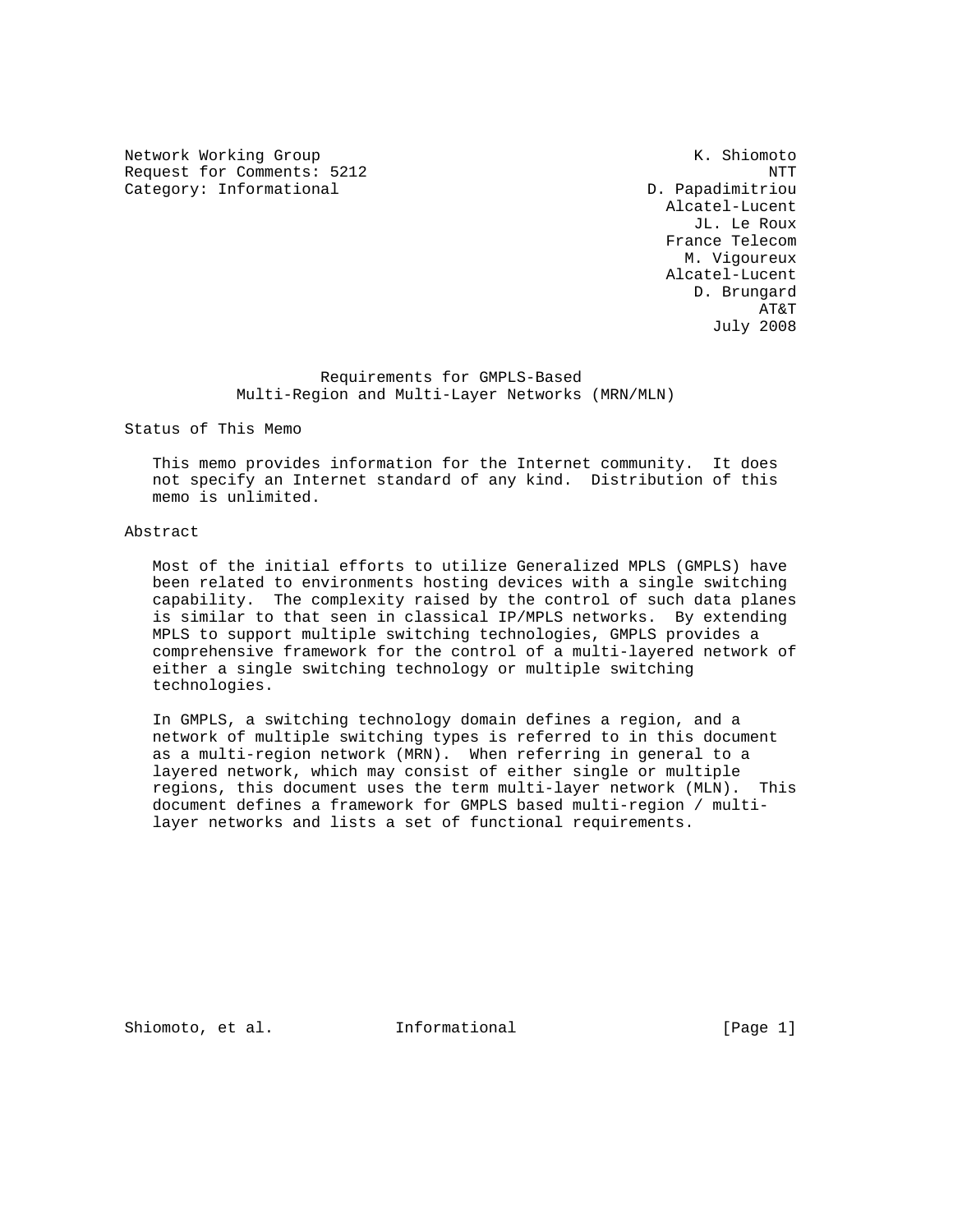Table of Contents

|  | 3.1. Data Plane Layers and Control Plane Regions                                               |
|--|------------------------------------------------------------------------------------------------|
|  |                                                                                                |
|  | 3.3. Vertical and Horizontal Interaction and Integration 8                                     |
|  |                                                                                                |
|  | 4. Key Concepts of GMPLS-Based MLNs and MRNs 10                                                |
|  | 4.1. Interface Switching Capability 10                                                         |
|  | 4.2. Multiple Interface Switching Capabilities 11                                              |
|  | 4.2.1. Networks with Multi-Switching-Type-Capable                                              |
|  |                                                                                                |
|  | 4.3. Integrated Traffic Engineering (TE) and Resource Control 12                               |
|  |                                                                                                |
|  |                                                                                                |
|  | 4.3.3. Virtual Network Topology (VNT) 14                                                       |
|  |                                                                                                |
|  | 5.1. Handling Single-Switching and                                                             |
|  | Multi-Switching-Type-Capable Nodes 15                                                          |
|  | 5.2. Advertisement of the Available Adjustment Resources 15                                    |
|  |                                                                                                |
|  |                                                                                                |
|  |                                                                                                |
|  | 5.6. LSP Attribute Inheritance 17<br>5.7. Computing Paths with and without Nested Signaling 18 |
|  |                                                                                                |
|  |                                                                                                |
|  |                                                                                                |
|  |                                                                                                |
|  |                                                                                                |
|  |                                                                                                |
|  |                                                                                                |
|  |                                                                                                |
|  |                                                                                                |
|  |                                                                                                |
|  |                                                                                                |
|  |                                                                                                |

Shiomoto, et al. 1nformational [Page 2]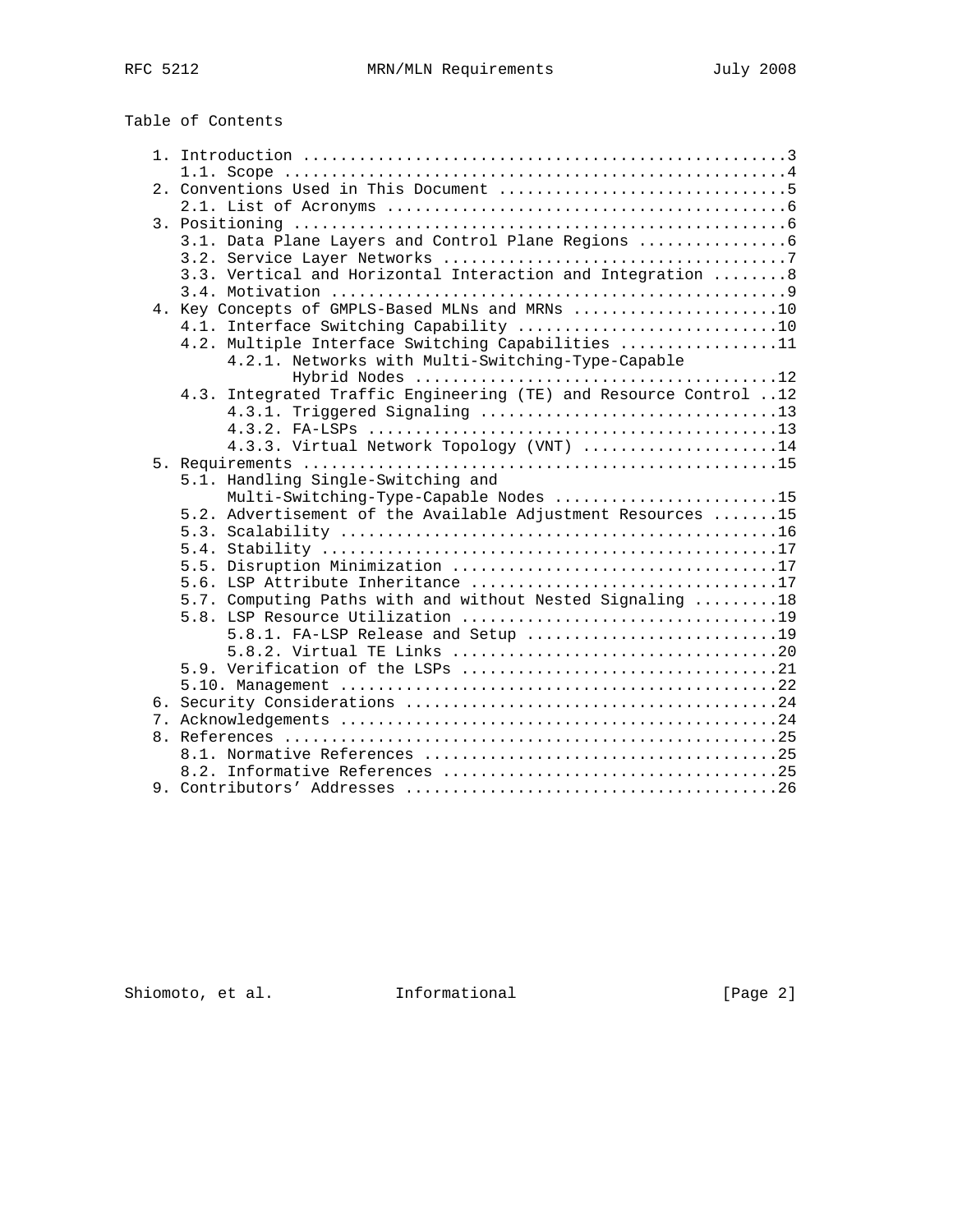# 1. Introduction

 Generalized MPLS (GMPLS) extends MPLS to handle multiple switching technologies: packet switching, Layer-2 switching, TDM (Time-Division Multiplexing) switching, wavelength switching, and fiber switching (see [RFC3945]). The Interface Switching Capability (ISC) concept is introduced for these switching technologies and is designated as follows: PSC (packet switch capable), L2SC (Layer-2 switch capable), TDM capable, LSC (lambda switch capable), and FSC (fiber switch capable).

 The representation, in a GMPLS control plane, of a switching technology domain is referred to as a region [RFC4206]. A switching type describes the ability of a node to forward data of a particular data plane technology, and uniquely identifies a network region. A layer describes a data plane switching granularity level (e.g., VC4, VC-12). A data plane layer is associated with a region in the control plane (e.g., VC4 is associated with TDM, MPLS is associated with PSC). However, more than one data plane layer can be associated with the same region (e.g., both VC4 and VC12 are associated with TDM). Thus, a control plane region, identified by its switching type value (e.g., TDM), can be sub-divided into smaller-granularity component networks based on "data plane switching layers". The Interface Switching Capability Descriptor (ISCD) [RFC4202], identifying the interface switching capability (ISC), the encoding type, and the switching bandwidth granularity, enables the characterization of the associated layers.

 In this document, we define a multi-layer network (MLN) to be a Traffic Engineering (TE) domain comprising multiple data plane switching layers either of the same ISC (e.g., TDM) or different ISC (e.g., TDM and PSC) and controlled by a single GMPLS control plane instance. We further define a particular case of MLNs. A multi region network (MRN) is defined as a TE domain supporting at least two different switching types (e.g., PSC and TDM), either hosted on the same device or on different ones, and under the control of a single GMPLS control plane instance.

 MLNs can be further categorized according to the distribution of the ISCs among the Label Switching Routers (LSRs):

 - Each LSR may support just one ISC. Such LSRs are known as single-switching-type-capable LSRs. The MLN may comprise a set of single-switching-type-capable LSRs some of which support different ISCs.

Shiomoto, et al. 1nformational 1999 [Page 3]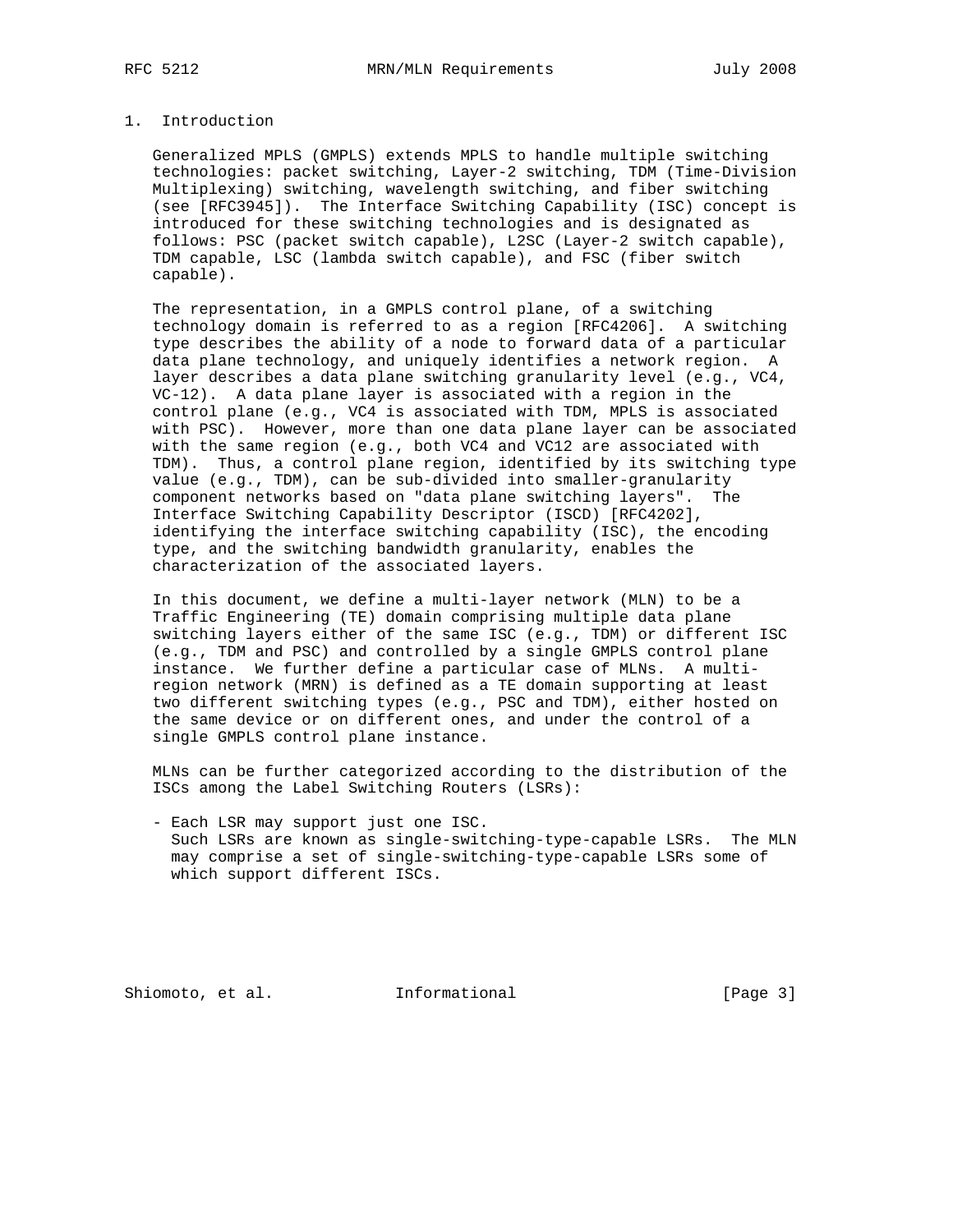- Each LSR may support more than one ISC at the same time. Such LSRs are known as multi-switching-type-capable LSRs, and can be further classified as either "simplex" or "hybrid" nodes as defined in Section 4.2.
- The MLN may be constructed from any combination of single switching-type-capable LSRs and multi-switching-type-capable LSRs.

 Since GMPLS provides a comprehensive framework for the control of different switching capabilities, a single GMPLS instance may be used to control the MLN/MRN. This enables rapid service provisioning and efficient traffic engineering across all switching capabilities. In such networks, TE links are consolidated into a single Traffic Engineering Database (TED). Since this TED contains the information relative to all the different regions and layers existing in the network, a path across multiple regions or layers can be computed using this TED. Thus, optimization of network resources can be achieved across the whole MLN/MRN.

 Consider, for example, a MRN consisting of packet-switch-capable routers and TDM cross-connects. Assume that a packet Label Switched Path (LSP) is routed between source and destination packet-switch capable routers, and that the LSP can be routed across the PSC region (i.e., utilizing only resources of the packet region topology). If the performance objective for the packet LSP is not satisfied, new TE links may be created between the packet-switch-capable routers across the TDM-region (for example, VC-12 links) and the LSP can be routed over those TE links. Furthermore, even if the LSP can be successfully established across the PSC-region, TDM hierarchical LSPs (across the TDM region between the packet-switch capable routers) may be established and used if doing so is necessary to meet the operator's objectives for network resource availability (e.g., link bandwidth). The same considerations hold when VC4 LSPs are provisioned to provide extra flexibility for the VC12 and/or VC11 layers in an MLN.

 Sections 3 and 4 of this document provide further background information of the concepts and motivation behind multi-region and multi-layer networks. Section 5 presents detailed requirements for protocols used to implement such networks.

# 1.1. Scope

 Early sections of this document describe the motivations and reasoning that require the development and deployment of MRN/MLN. Later sections of this document set out the required features that the GMPLS control plane must offer to support MRN/MLN. There is no intention to specify solution-specific and/or protocol elements in

Shiomoto, et al. 1nformational [Page 4]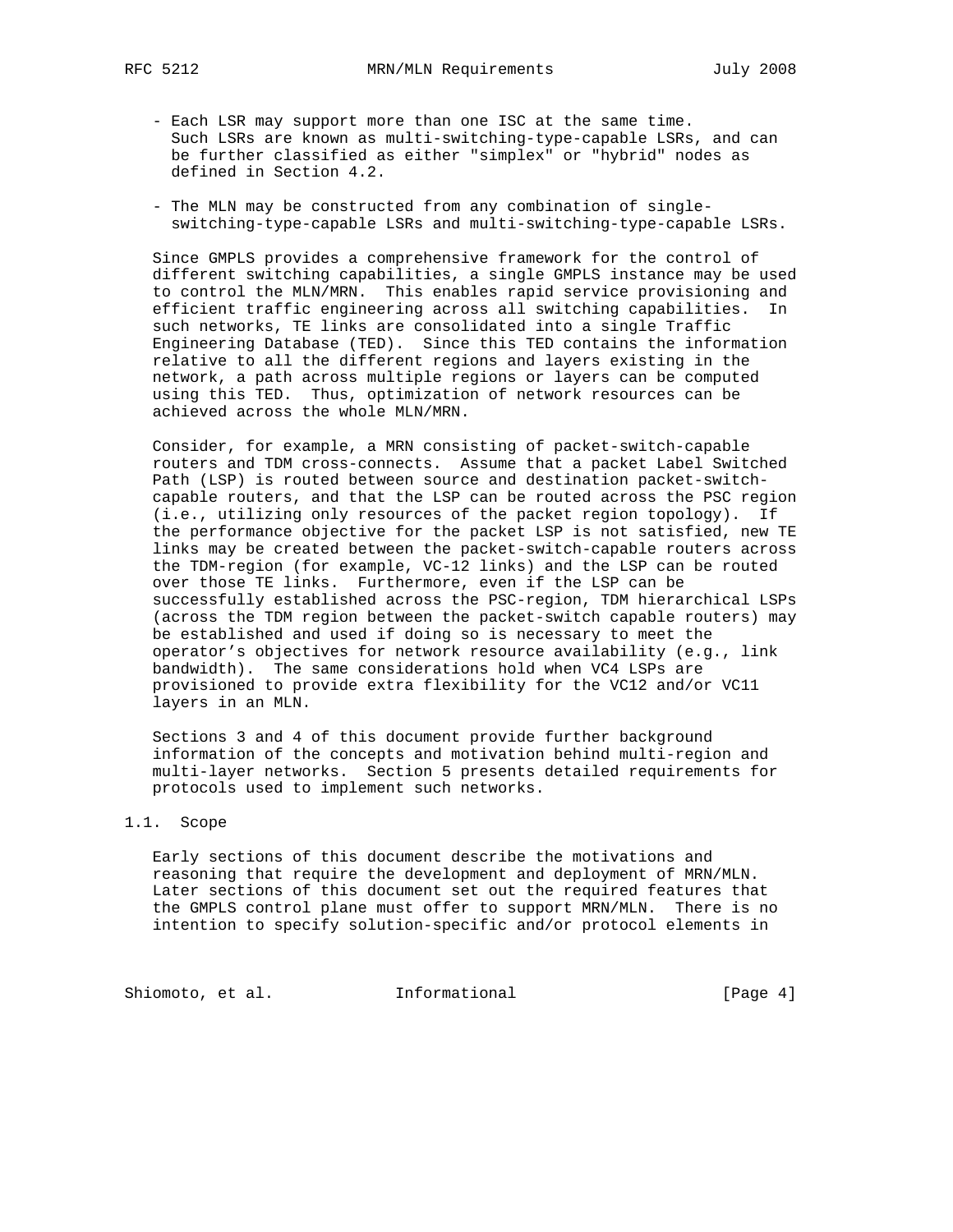this document. The applicability of existing GMPLS protocols and any protocol extensions to the MRN/MLN is addressed in separate documents [MRN-EVAL].

 This document covers the elements of a single GMPLS control plane instance controlling multiple layers within a given TE domain. A control plane instance can serve one, two, or more layers. Other possible approaches such as having multiple control plane instances serving disjoint sets of layers are outside the scope of this document. It is most probable that such a MLN or MRN would be operated by a single service provider, but this document does not exclude the possibility of two layers (or regions) being under different administrative control (for example, by different Service Providers that share a single control plane instance) where the administrative domains are prepared to share a limited amount of information.

 For such a TE domain to interoperate with edge nodes/domains supporting non-GMPLS interfaces (such as those defined by other standards development organizations (SDOs)), an interworking function may be needed. Location and specification of this function are outside the scope of this document (because interworking aspects are strictly under the responsibility of the interworking function).

 This document assumes that the interconnection of adjacent MRN/MLN TE domains makes use of [RFC4726] when their edges also support inter domain GMPLS RSVP-TE extensions.

2. Conventions Used in This Document

 Although this is not a protocol specification, the key words "MUST", "MUST NOT", "REQUIRED", "SHALL", "SHALL NOT", "SHOULD", "SHOULD NOT", "RECOMMENDED", "MAY", and "OPTIONAL" are used in this document to highlight requirements, and are to be interpreted as described in RFC 2119 [RFC2119].

 In the context of this document, an end-to-end LSP is defined as an LSP that starts in some client layer, ends in the same layer, and may cross one or more lower layers. In terms of switching capabilities, this means that if the outgoing interface on the head-end LSR has interface switching capability X, then the incoming interface on the tail-end LSR also has switching capability X. Further, for any interface traversed by the LSP at any intermediate LSR, the switching capability of that interface,  $Y$ , is such that  $Y \geq X$ .

Shiomoto, et al. 1nformational 1999 [Page 5]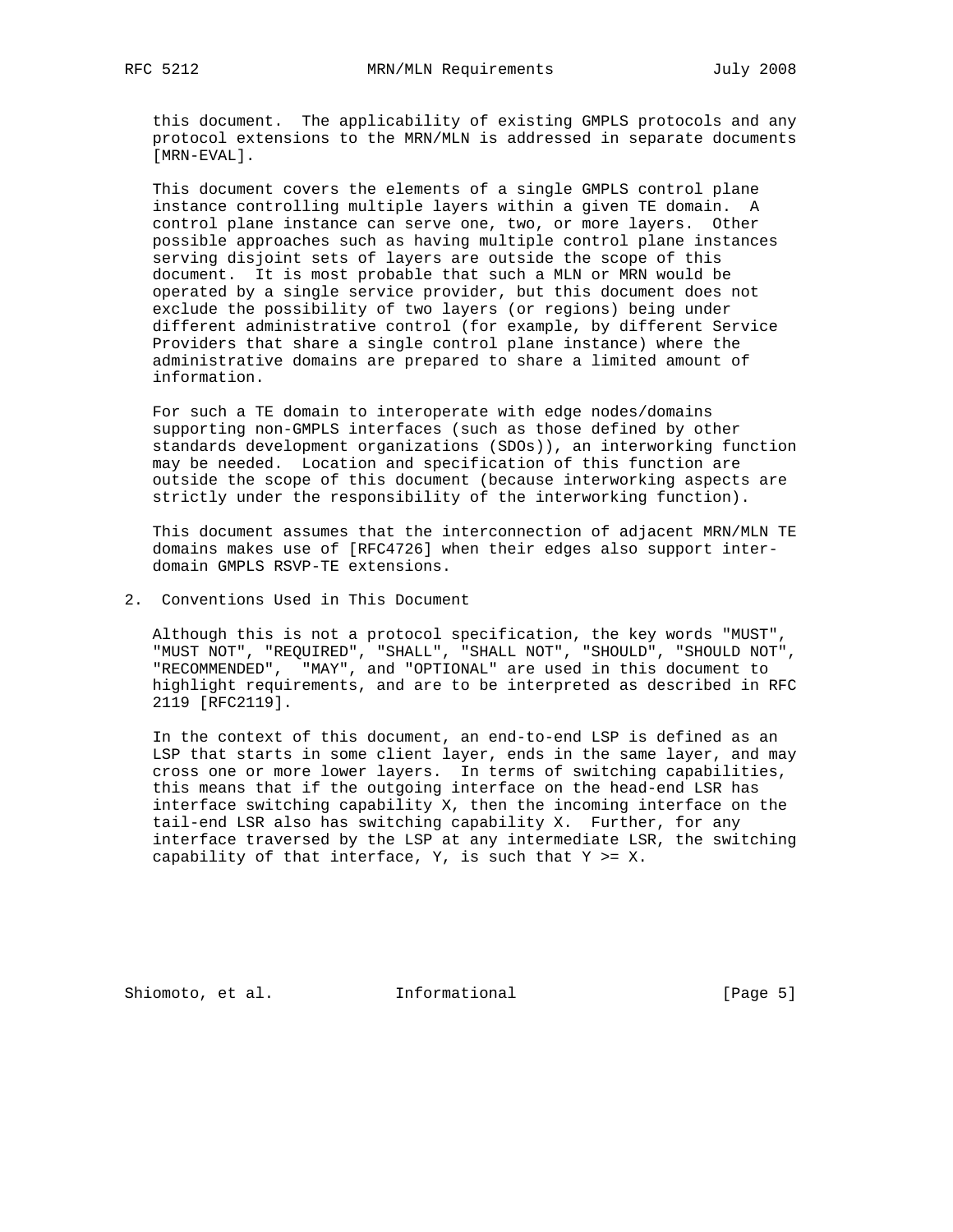# 2.1. List of Acronyms

 ERO: Explicit Route Object FA: Forwarding Adjacency FA-LSP: Forwarding Adjacency Label Switched Path FSC: Fiber Switching Capable ISC: Interface Switching Capability ISCD: Interface Switching Capability Descriptor L2SC: Layer-2 Switching Capable LSC: Lambda Switching Capable LSP: Label Switched Path LSR: Label Switching Router MLN: Multi-Layer Network MRN: Multi-Region Network PSC: Packet Switching Capable SRLG: Shared Risk Link Group TDM: Time-Division Multiplexing TE: Traffic Engineering TED: Traffic Engineering Database VNT: Virtual Network Topology

# 3. Positioning

 A multi-region network (MRN) is always a multi-layer network (MLN) since the network devices on region boundaries bring together different ISCs. A MLN, however, is not necessarily a MRN since multiple layers could be fully contained within a single region. For example, VC12, VC4, and VC4-4c are different layers of the TDM region.

# 3.1. Data Plane Layers and Control Plane Regions

 A data plane layer is a collection of network resources capable of terminating and/or switching data traffic of a particular format [RFC4397]. These resources can be used for establishing LSPs for traffic delivery. For example, VC-11 and VC4-64c represent two different layers.

 From the control plane viewpoint, an LSP region is defined as a set of one or more data plane layers that share the same type of switching technology, that is, the same switching type. For example, VC-11, VC-4, and VC-4-7v layers are part of the same TDM region. The regions that are currently defined are: PSC, L2SC, TDM, LSC, and FSC. Hence, an LSP region is a technology domain (identified by the ISC type) for which data plane resources (i.e., data links) are represented into the control plane as an aggregate of TE information

Shiomoto, et al. **Informational** [Page 6]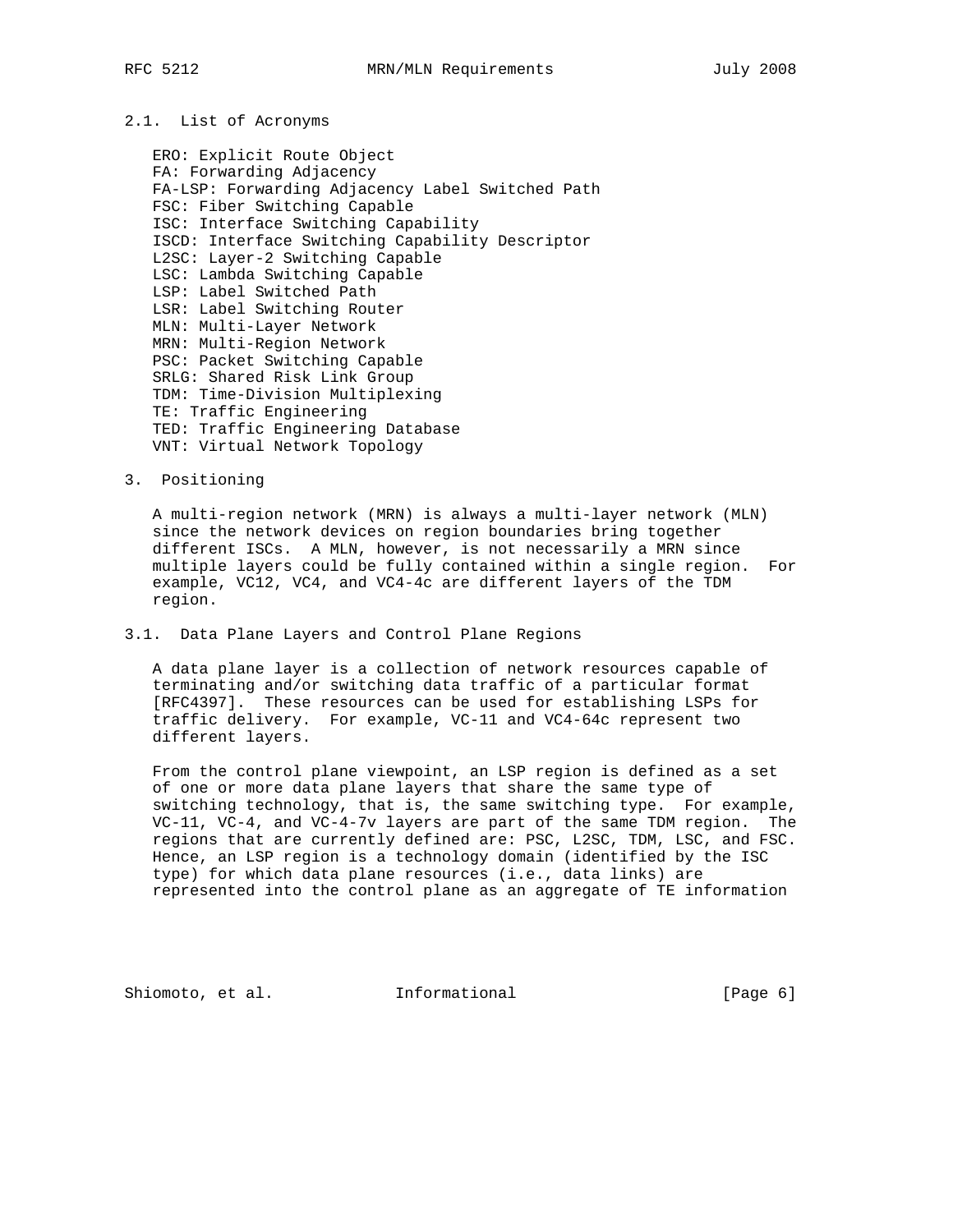associated with a set of links (i.e., TE links). For example, VC-11 and VC4-64c capable TE links are part of the same TDM region. Multiple layers can thus exist in a single region network.

 Note also that the region may produce a distinction within the control plane. Layers of the same region share the same switching technology and, therefore, use the same set of technology-specific signaling objects and technology-specific value setting of TE link attributes within the control plane, but layers from different regions may use different technology-specific objects and TE attribute values. This means that it may not be possible to simply forward the signaling message between LSRs that host different switching technologies. This is due to changes in some of the signaling objects (for example, the traffic parameters) when crossing a region boundary even if a single control plane instance is used to manage the whole MRN. We may solve this issue by using triggered signaling (see Section 4.3.1).

#### 3.2. Service Layer Networks

 A service provider's network may be divided into different service layers. The customer's network is considered from the provider's perspective as the highest service layer. It interfaces to the highest service layer of the service provider's network. Connectivity across the highest service layer of the service provider's network may be provided with support from successively lower service layers. Service layers are realized via a hierarchy of network layers located generally in several regions and commonly arranged according to the switching capabilities of network devices.

 For instance, some customers purchase Layer-1 (i.e., transport) services from the service provider, some Layer 2 (e.g., ATM), while others purchase Layer-3 (IP/MPLS) services. The service provider realizes the services by a stack of network layers located within one or more network regions. The network layers are commonly arranged according to the switching capabilities of the devices in the networks. Thus, a customer network may be provided on top of the GMPLS-based multi-region/multi-layer network. For example, a Layer-1 service (realized via the network layers of TDM, and/or LSC, and/or FSC regions) may support a Layer-2 network (realized via ATM Virtual Path / Virtual Circuit (VP/VC)), which may itself support a Layer-3 network (IP/MPLS region). The supported data plane relationship is a data plane client-server relationship where the lower layer provides a service for the higher layer using the data links realized in the lower layer.

Shiomoto, et al. **Informational** [Page 7]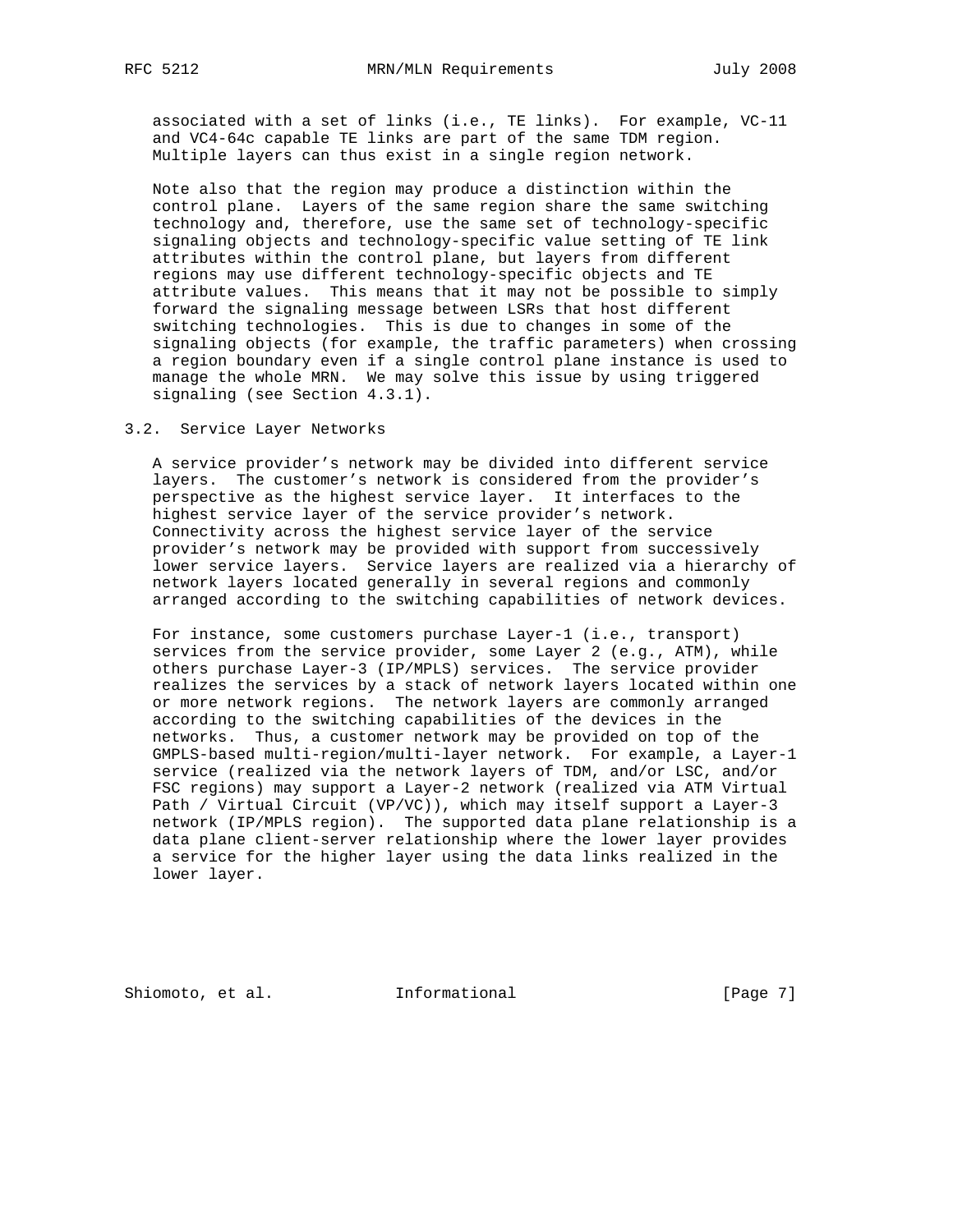Services provided by a GMPLS-based multi-region/multi-layer network are referred to as "multi-region/multi-layer network services". For example, legacy IP and IP/MPLS networks can be supported on top of multi-region/multi-layer networks. It has to be emphasized that delivery of such diverse services is a strong motivator for the deployment of multi-region/multi-layer networks.

 A customer network may be provided on top of a server GMPLS-based MRN/MLN which is operated by a service provider. For example, a pure IP and/or an IP/MPLS network can be provided on top of GMPLS-based packet-over-optical networks [RFC5146]. The relationship between the networks is a client/server relationship and, such services are referred to as "MRN/MLN services". In this case, the customer network may form part of the MRN/MLN or may be partially separated, for example, to maintain separate routing information but retain common signaling.

3.3. Vertical and Horizontal Interaction and Integration

 Vertical interaction is defined as the collaborative mechanisms within a network element that is capable of supporting more than one layer or region and of realizing the client/server relationships between the layers or regions. Protocol exchanges between two network controllers managing different regions or layers are also a vertical interaction. Integration of these interactions as part of the control plane is referred to as vertical integration. Thus, this refers to the collaborative mechanisms within a single control plane instance driving multiple network layers that are part of the same region or not. Such a concept is useful in order to construct a framework that facilitates efficient network resource usage and rapid service provisioning in carrier networks that are based on multiple layers, switching technologies, or ISCs.

 Horizontal interaction is defined as the protocol exchange between network controllers that manage transport nodes within a given layer or region. For instance, the control plane interaction between two TDM network elements switching at OC-48 is an example of horizontal interaction. GMPLS protocol operations handle horizontal interactions within the same routing area. The case where the interaction takes place across a domain boundary, such as between two routing areas within the same network layer, is evaluated as part of the inter-domain work [RFC4726], and is referred to as horizontal integration. Thus, horizontal integration refers to the collaborative mechanisms between network partitions and/or administrative divisions such as routing areas or autonomous systems.

Shiomoto, et al. **Informational** [Page 8]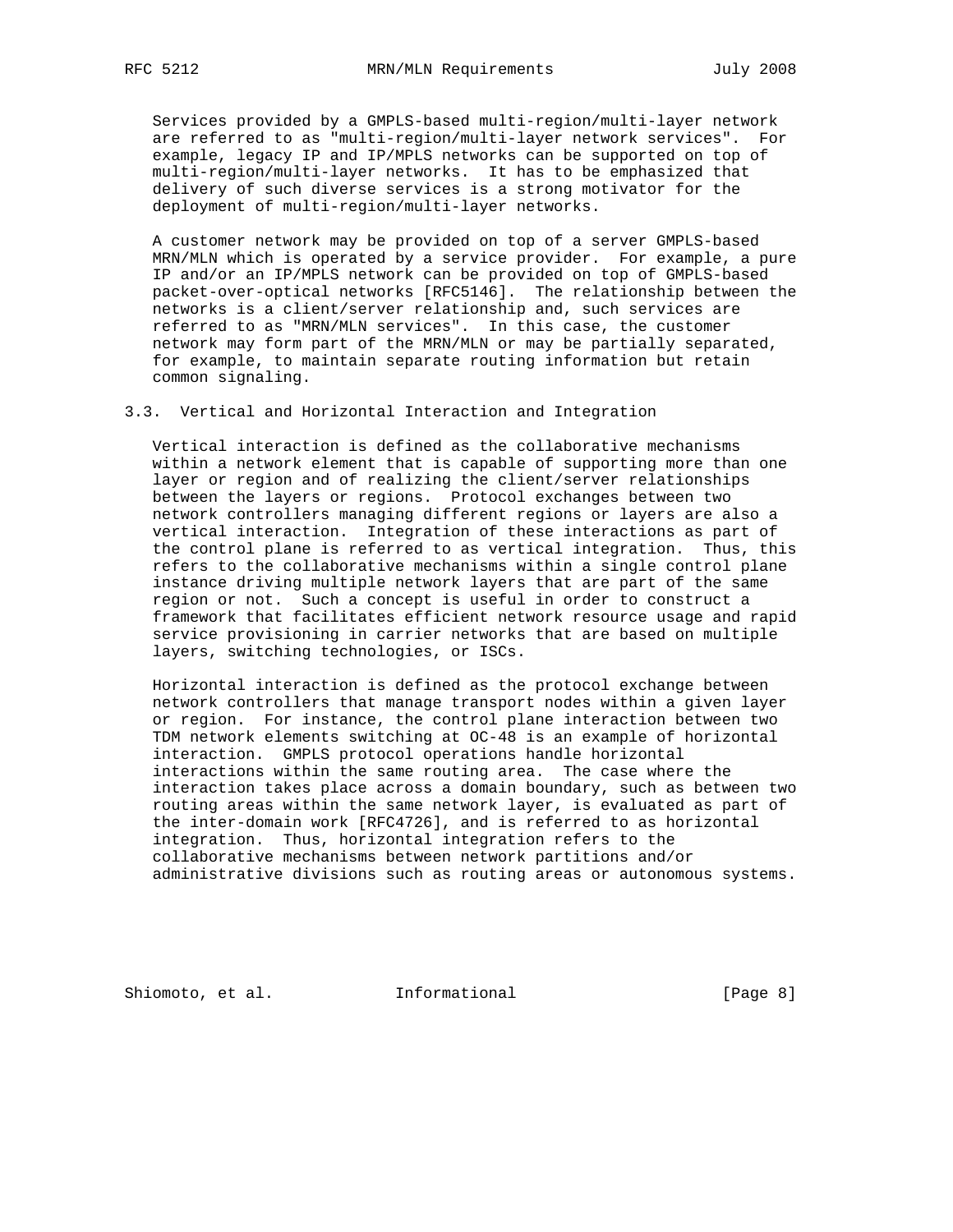This distinction needs further clarification when administrative domains match layer/region boundaries. Horizontal interaction is extended to cover such cases. For example, the collaborative mechanisms in place between two LSC areas relate to horizontal integration. On the other hand, the collaborative mechanisms in place between a PSC (e.g., IP/MPLS) domain and a separate TDM capable (e.g., VC4 Synchronous Digital Hierarchy (SDH)) domain over which it operates are part of the horizontal integration, while it can also be seen as a first step towards vertical integration.

# 3.4. Motivation

 The applicability of GMPLS to multiple switching technologies provides a unified control and management approach for both LSP provisioning and recovery. Indeed, one of the main motivations for unifying the capabilities and operations of the GMPLS control plane is the desire to support multi-LSP-region [RFC4206] routing and TE capabilities. For instance, this enables effective network resource utilization of both the Packet/Layer2 LSP regions and the TDM or Lambda LSP regions in high-capacity networks.

 The rationales for GMPLS-controlled multi-layer/multi-region networks are summarized below:

- The maintenance of multiple instances of the control plane on devices hosting more than one switching capability not only increases the complexity of the interactions between control plane instances, but also increases the total amount of processing each individual control plane instance must handle.
- The unification of the addressing spaces helps in avoiding multiple identifiers for the same object (a link, for instance, or more generally, any network resource). On the other hand such aggregation does not impact the separation between the control plane and the data plane.
- By maintaining a single routing protocol instance and a single TE database per LSR, a unified control plane model removes the requirement to maintain a dedicated routing topology per layer and therefore does not mandate a full mesh of routing adjacencies as is the case with overlaid control planes.
- The collaboration between technology layers where the control channel is associated with the data channel (e.g., packet/framed data planes) and technology layers where the control channel is not directly associated with the data channel (SONET/SDH, G.709, etc.)

Shiomoto, et al. **Informational** [Page 9]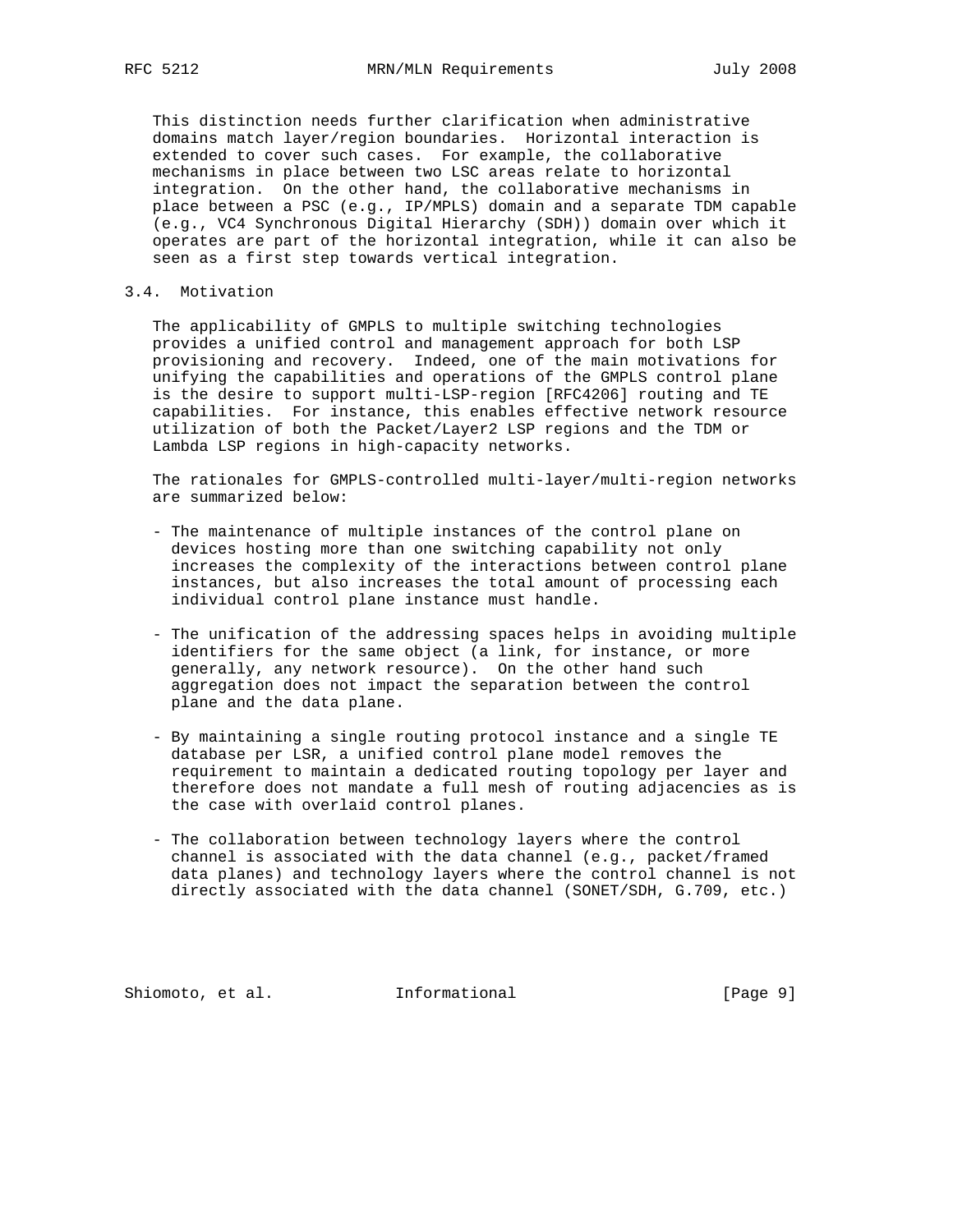is facilitated by the capability within GMPLS to associate in-band control plane signaling to the IP terminating interfaces of the control plane.

- Resource management and policies to be applied at the edges of such an MRN/MLN are made more simple (fewer control-to-management interactions) and more scalable (through the use of aggregated information).
- Multi-region/multi-layer traffic engineering is facilitated as TE links from distinct regions/layers are stored within the same TE Database.
- 4. Key Concepts of GMPLS-Based MLNs and MRNs

 A network comprising transport nodes with multiple data plane layers of either the same ISC or different ISCs, controlled by a single GMPLS control plane instance, is called a multi-layer network (MLN). A subset of MLNs consists of networks supporting LSPs of different switching technologies (ISCs). A network supporting more than one switching technology is called a multi-region network (MRN).

4.1. Interface Switching Capability

 The Interface Switching Capability (ISC) is introduced in GMPLS to support various kinds of switching technology in a unified way [RFC4202]. An ISC is identified via a switching type.

 A switching type (also referred to as the switching capability type) describes the ability of a node to forward data of a particular data plane technology, and uniquely identifies a network region. The following ISC types (and, hence, regions) are defined: PSC, L2SC, TDM capable, LSC, and FSC. Each end of a data link (more precisely, each interface connecting a data link to a node) in a GMPLS network is associated with an ISC.

 The ISC value is advertised as a part of the Interface Switching Capability Descriptor (ISCD) attribute (sub-TLV) of a TE link end associated with a particular link interface [RFC4202]. Apart from the ISC, the ISCD contains information including the encoding type, the bandwidth granularity, and the unreserved bandwidth on each of eight priorities at which LSPs can be established. The ISCD does not "identify" network layers, it uniquely characterizes information associated to one or more network layers.

Shiomoto, et al. 1nformational [Page 10]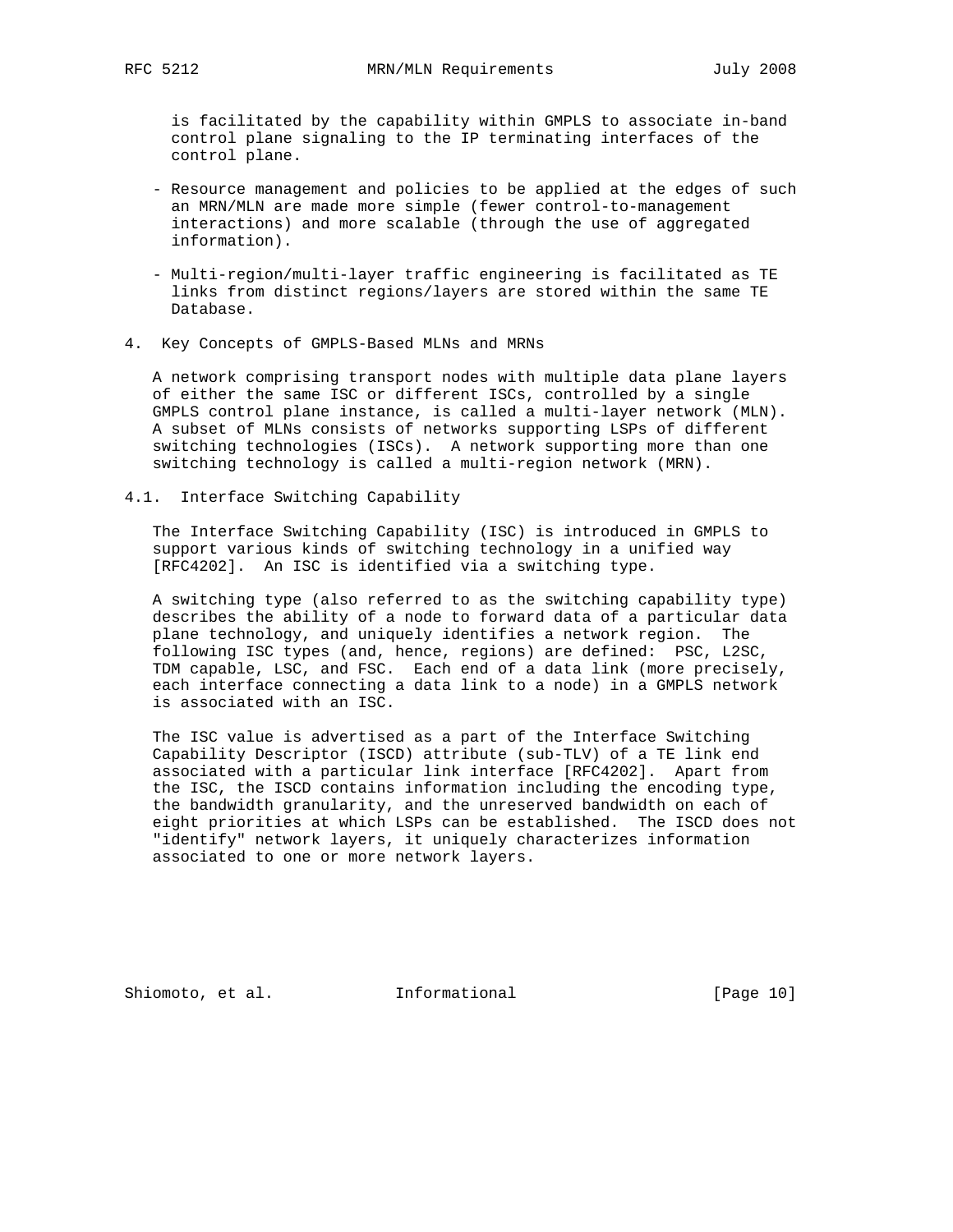TE link end advertisements may contain multiple ISCDs. This can be interpreted as advertising a multi-layer (or multi-switching capable) TE link end. That is, the TE link end (and therefore the TE link) is present in multiple layers.

4.2. Multiple Interface Switching Capabilities

 In an MLN, network elements may be single-switching-type-capable or multi-switching-type-capable nodes. Single-switching-type-capable nodes advertise the same ISC value as part of their ISCD sub-TLV(s) to describe the termination capabilities of each of their TE link(s). This case is described in [RFC4202].

 Multi-switching-type-capable LSRs are classified as "simplex" or "hybrid" nodes. Simplex and hybrid nodes are categorized according to the way they advertise these multiple ISCs:

- A simplex node can terminate data links with different switching capabilities where each data link is connected to the node by a separate link interface. So, it advertises several TE links each with a single ISC value carried in its ISCD sub-TLV (following the rules defined in [RFC4206]). An example is an LSR with PSC and TDM links each of which is connected to the LSR via a separate interface.
- A hybrid node can terminate data links with different switching capabilities where the data links are connected to the node by the same interface. So, it advertises a single TE link containing more than one ISCD each with a different ISC value. For example, a node may terminate PSC and TDM data links and interconnect those external data links via internal links. The external interfaces connected to the node have both PSC and TDM capabilities.

 Additionally, TE link advertisements issued by a simplex or a hybrid node may need to provide information about the node's internal adjustment capabilities between the switching technologies supported. The term "adjustment" refers to the property of a hybrid node to interconnect the different switching capabilities that it provides through its external interfaces. The information about the adjustment capabilities of the nodes in the network allows the path computation process to select an end-to-end multi-layer or multi region path that includes links with different switching capabilities joined by LSRs that can adapt (i.e., adjust) the signal between the links.

Shiomoto, et al. 1nformational [Page 11]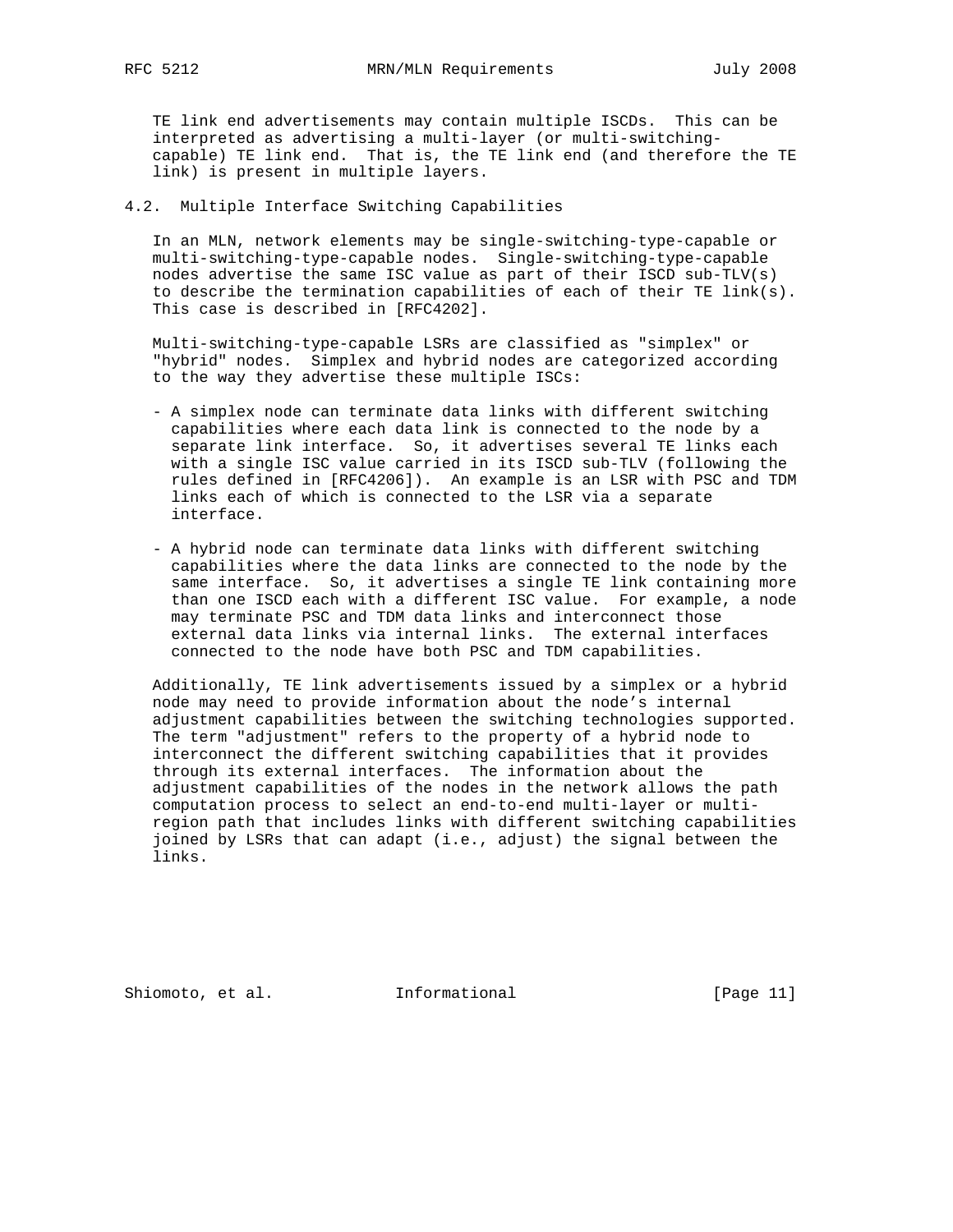#### 4.2.1. Networks with Multi-Switching-Type-Capable Hybrid Nodes

 This type of network contains at least one hybrid node, zero or more simplex nodes, and a set of single-switching-type-capable nodes.

 Figure 1 shows an example hybrid node. The hybrid node has two switching elements (matrices), which support, for instance, TDM and PSC switching, respectively. The node terminates a PSC and a TDM link (Link1 and Link2, respectively). It also has an internal link connecting the two switching elements.

 The two switching elements are internally interconnected in such a way that it is possible to terminate some of the resources of, say, Link2 and provide adjustment for PSC traffic received/sent over the PSC interface (#b). This situation is modeled in GMPLS by connecting the local end of Link2 to the TDM switching element via an additional interface realizing the termination/adjustment function. There are two possible ways to set up PSC LSPs through the hybrid node. Available resource advertisement (i.e., Unreserved and Min/Max LSP Bandwidth) should cover both of these methods.



# Figure 1. Hybrid node.

# 4.3. Integrated Traffic Engineering (TE) and Resource Control

 In GMPLS-based multi-region/multi-layer networks, TE links may be consolidated into a single Traffic Engineering Database (TED) for use by the single control plane instance. Since this TED contains the information relative to all the layers of all regions in the network, a path across multiple layers (possibly crossing multiple regions) can be computed using the information in this TED. Thus, optimization of network resources across the multiple layers of the same region and across multiple regions can be achieved.

Shiomoto, et al. 1nformational [Page 12]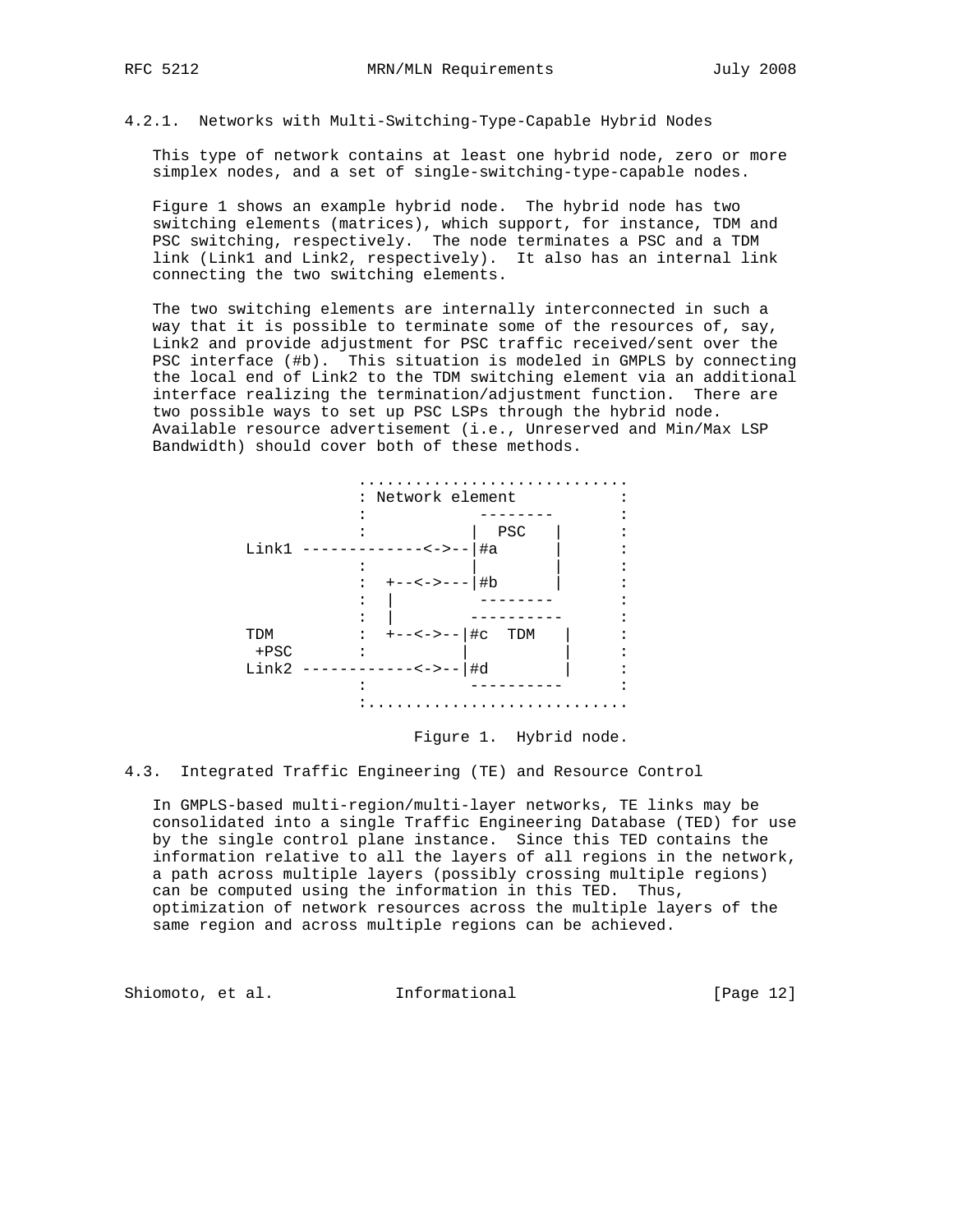These concepts allow for the operation of one network layer over the topology (that is, TE links) provided by other network layers (for example, the use of a lower-layer LSC LSP carrying PSC LSPs). In turn, a greater degree of control and interworking can be achieved, including (but not limited to):

- Dynamic establishment of Forwarding Adjacency (FA) LSPs [RFC4206] (see Sections 4.3.2 and 4.3.3).
- Provisioning of end-to-end LSPs with dynamic triggering of FA LSPs.

 Note that in a multi-layer/multi-region network that includes multi switching-type-capable nodes, an explicit route used to establish an end-to-end LSP can specify nodes that belong to different layers or regions. In this case, a mechanism to control the dynamic creation of FA-LSPs may be required (see Sections 4.3.2 and 4.3.3).

 There is a full spectrum of options to control how FA-LSPs are dynamically established. The process can be subject to the control of a policy, which may be set by a management component and which may require that the management plane is consulted at the time that the FA-LSP is established. Alternatively, the FA-LSP can be established at the request of the control plane without any management control.

4.3.1. Triggered Signaling

 When an LSP crosses the boundary from an upper to a lower layer, it may be nested into a lower-layer FA-LSP that crosses the lower layer. From a signaling perspective, there are two alternatives to establish the lower-layer FA-LSP: static (pre-provisioned) and dynamic (triggered). A pre-provisioned FA-LSP may be initiated either by the operator or automatically using features like TE auto-mesh [RFC4972]. If such a lower-layer LSP does not already exist, the LSP may be established dynamically. Such a mechanism is referred to as "triggered signaling".

4.3.2. FA-LSPs

 Once an LSP is created across a layer from one layer border node to another, it can be used as a data link in an upper layer.

 Furthermore, it can be advertised as a TE link, allowing other nodes to consider the LSP as a TE link for their path computation [RFC4206]. An LSP created either statically or dynamically by one instance of the control plane and advertised as a TE link into the same instance of the control plane is called a Forwarding Adjacency LSP (FA-LSP). The FA-LSP is advertised as a TE link, and that TE link is called a Forwarding Adjacency (FA). An FA has the special

Shiomoto, et al. 1nformational [Page 13]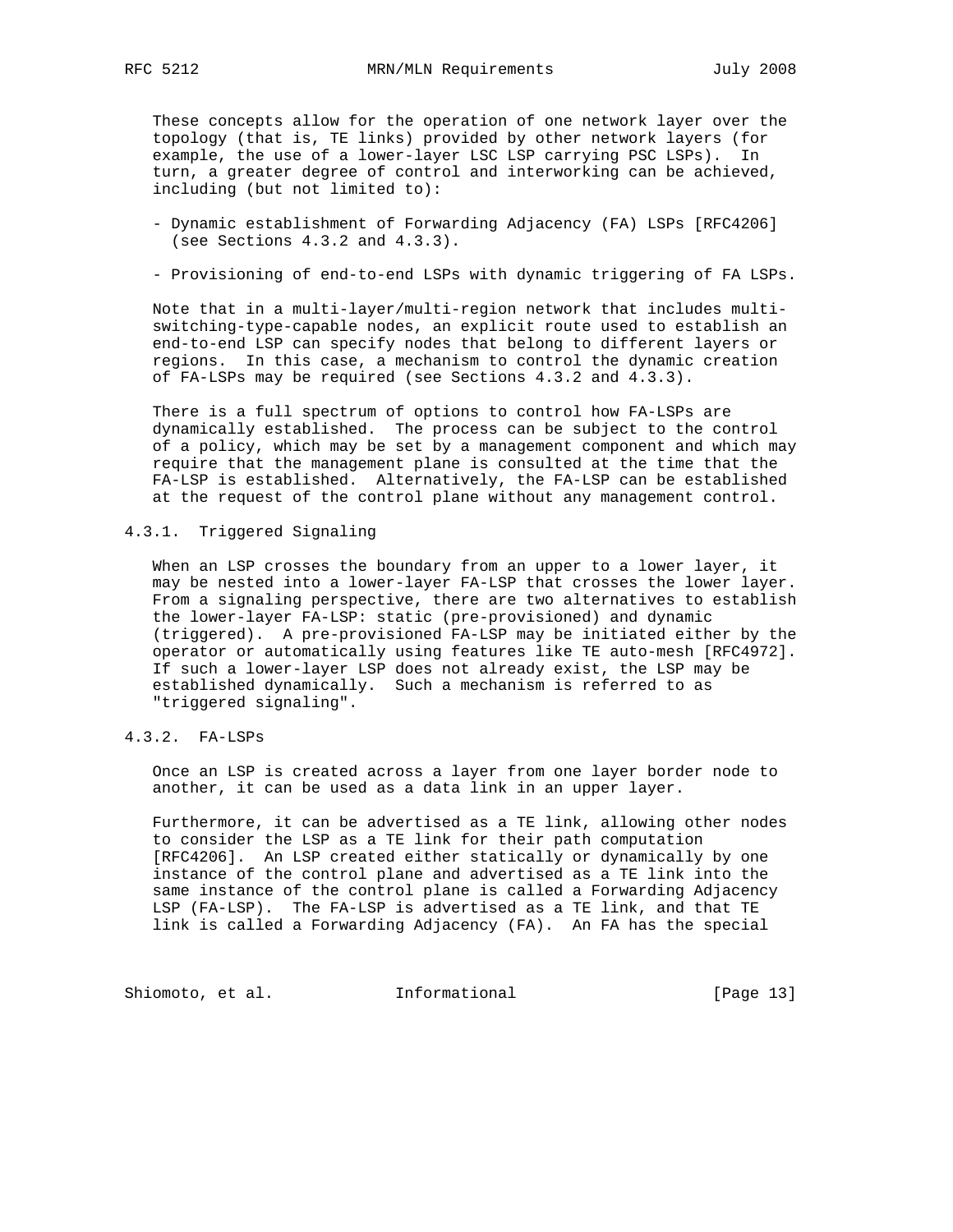characteristic of not requiring a routing adjacency (peering) between its end points yet still guaranteeing control plane connectivity between the FA-LSP end points based on a signaling adjacency. An FA is a useful and powerful tool for improving the scalability of GMPLS-TE capable networks since multiple higher-layer LSPs may be nested (aggregated) over a single FA-LSP.

 The aggregation of LSPs enables the creation of a vertical (nested) LSP hierarchy. A set of FA-LSPs across or within a lower layer can be used during path selection by a higher-layer LSP. Likewise, the higher-layer LSPs may be carried over dynamic data links realized via LSPs (just as they are carried over any "regular" static data links). This process requires the nesting of LSPs through a hierarchical process [RFC4206]. The TED contains a set of LSP advertisements from different layers that are identified by the ISCD contained within the TE link advertisement associated with the LSP [RFC4202].

 If a lower-layer LSP is not advertised as an FA, it can still be used to carry higher-layer LSPs across the lower layer. For example, if the LSP is set up using triggered signaling, it will be used to carry the higher-layer LSP that caused the trigger. Further, the lower layer remains available for use by other higher-layer LSPs arriving at the boundary.

 Under some circumstances, it may be useful to control the advertisement of LSPs as FAs during the signaling establishment of the LSPs [DYN-HIER].

#### 4.3.3. Virtual Network Topology (VNT)

 A set of one or more lower-layer LSPs provides information for efficient path handling in upper layer(s) of the MLN, or, in other words, provides a virtual network topology (VNT) to the upper layers. For instance, a set of LSPs, each of which is supported by an LSC LSP, provides a VNT to the layers of a PSC region, assuming that the PSC region is connected to the LSC region. Note that a single lower-layer LSP is a special case of the VNT. The VNT is configured by setting up or tearing down the lower-layer LSPs. By using GMPLS signaling and routing protocols, the VNT can be adapted to traffic demands.

 A lower-layer LSP appears as a TE link in the VNT. Whether the diversely-routed lower-layer LSPs are used or not, the routes of lower-layer LSPs are hidden from the upper layer in the VNT. Thus, the VNT simplifies the upper-layer routing and traffic engineering decisions by hiding the routes taken by the lower-layer LSPs. However, hiding the routes of the lower-layer LSPs may lose important information that is needed to make the higher-layer LSPs reliable.

Shiomoto, et al. 1nformational [Page 14]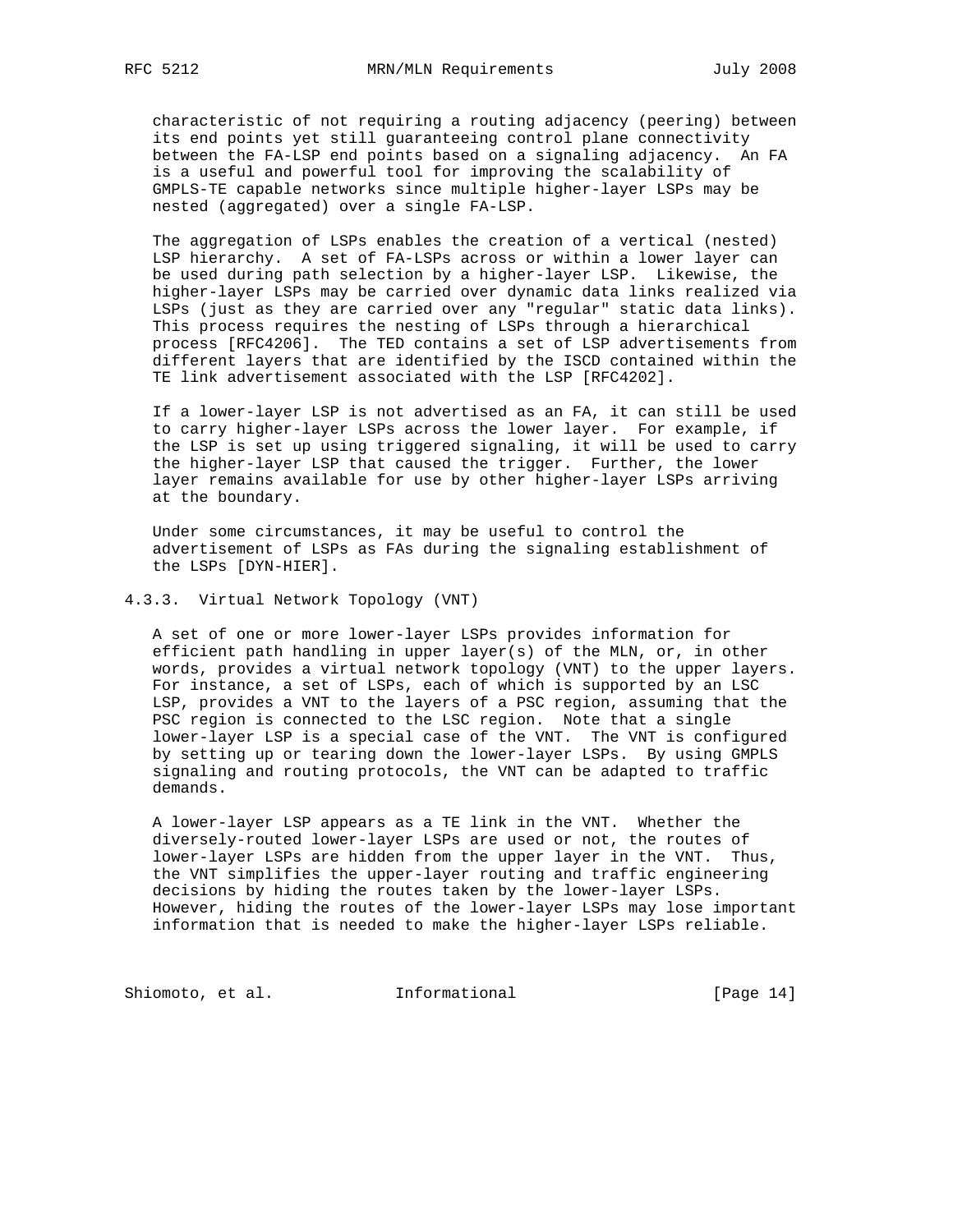For instance, the routing and traffic engineering in the IP/MPLS layer does not usually consider how the IP/MPLS TE links are formed from optical paths that are routed in the fiber layer. Two optical paths may share the same fiber link in the lower-layer and therefore they may both fail if the fiber link is cut. Thus the shared risk properties of the TE links in the VNT must be made available to the higher layer during path computation. Further, the topology of the VNT should be designed so that any single fiber cut does not bisect the VNT. These issues are addressed later in this document.

 Reconfiguration of the VNT may be triggered by traffic demand changes, topology configuration changes, signaling requests from the upper layer, and network failures. For instance, by reconfiguring the VNT according to the traffic demand between source and destination node pairs, network performance factors, such as maximum link utilization and residual capacity of the network, can be optimized. Reconfiguration is performed by computing the new VNT from the traffic demand matrix and optionally from the current VNT. Exact details are outside the scope of this document. However, this method may be tailored according to the service provider's policy regarding network performance and quality of service (delay, loss/disruption, utilization, residual capacity, reliability).

- 5. Requirements
- 5.1. Handling Single-Switching and Multi-Switching-Type-Capable Nodes

 The MRN/MLN can consist of single-switching-type-capable and multi switching-type-capable nodes. The path computation mechanism in the MLN should be able to compute paths consisting of any combination of such nodes.

 Both single-switching-type-capable and multi-switching-type-capable (simplex or hybrid) nodes could play the role of layer boundary. MRN/MLN path computation should handle TE topologies built of any combination of nodes.

# 5.2. Advertisement of the Available Adjustment Resources

 A hybrid node should maintain resources on its internal links (the links required for vertical integration between layers). Likewise, path computation elements should be prepared to use information about the availability of termination and adjustment resources as a constraint in MRN/MLN path computations. This would reduce the probability that the setup of the higher-layer LSP will be blocked by the lack of necessary termination/adjustment resources in the lower layers.

Shiomoto, et al. **Informational** [Page 15]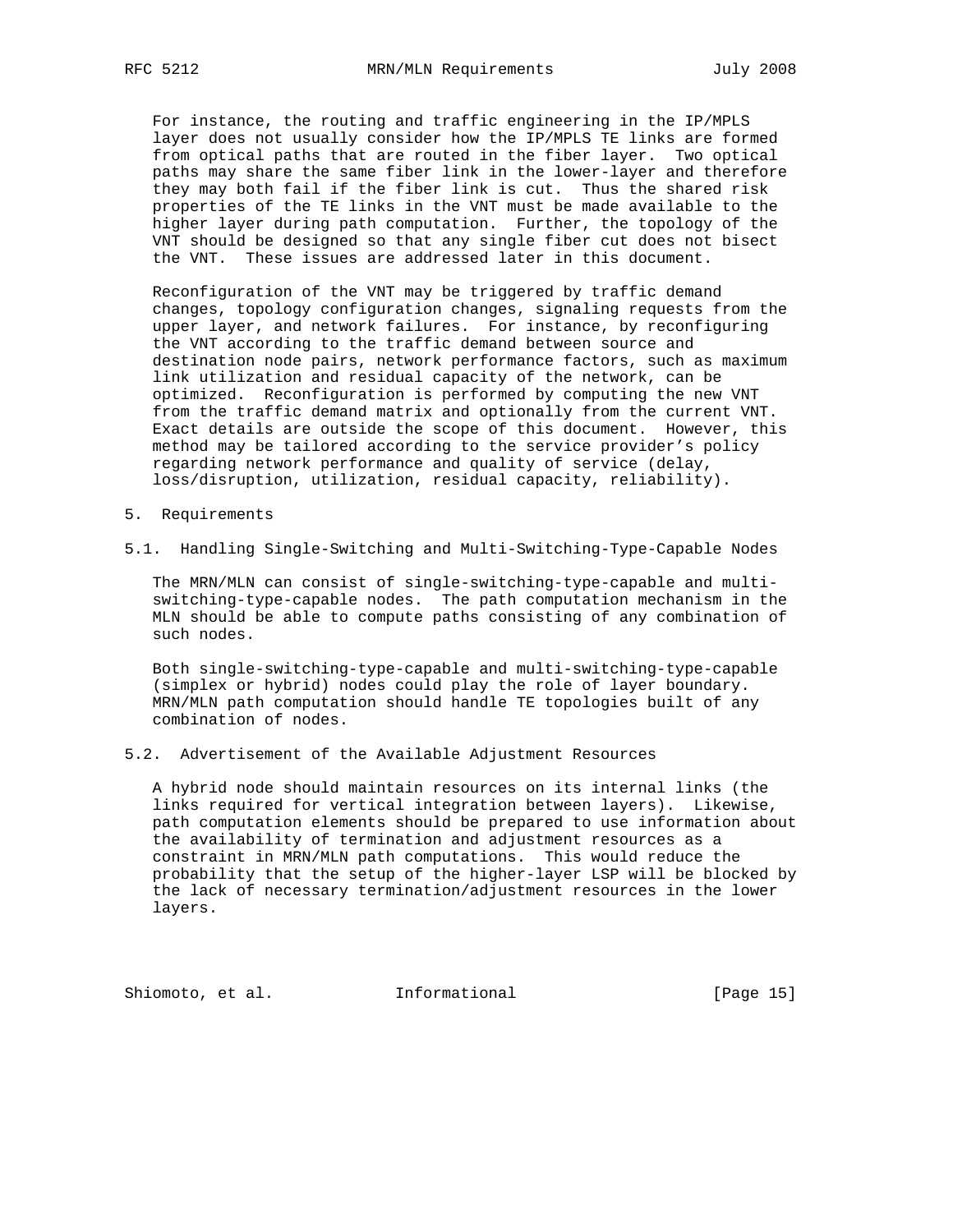The advertisement of a node's MRN adjustment capabilities (the ability to terminate LSPs of lower regions and forward the traffic in upper regions) is REQUIRED, as it provides critical information when performing multi-region path computation.

 The path computation mechanism should cover the case where the upper-layer links that are directly connected to upper-layer switching elements and the ones that are connected through internal links between upper-layer element and lower-layer element coexist (see Section 4.2.1).

5.3. Scalability

The MRN/MLN relies on unified routing and traffic engineering models.

- Unified routing model: By maintaining a single routing protocol instance and a single TE database per LSR, a unified control plane model removes the requirement to maintain a dedicated routing topology per layer, and therefore does not mandate a full mesh of routing adjacencies per layer.
- Unified TE model: The TED in each LSR is populated with TE links from all layers of all regions (TE link interfaces on multiple switching-type-capable LSRs can be advertised with multiple ISCDs). This may lead to an increase in the amount of information that has to be flooded and stored within the network.

 Furthermore, path computation times, which may be of great importance during restoration, will depend on the size of the TED.

 Thus, MRN/MLN routing mechanisms MUST be designed to scale well with an increase of any of the following:

- Number of nodes
- Number of TE links (including FA-LSPs)
- Number of LSPs
- Number of regions and layers
- Number of ISCDs per TE link.

 Further, design of the routing protocols MUST NOT prevent TE information filtering based on ISCDs. The path computation mechanism and the signaling protocol SHOULD be able to operate on partial TE information.

 Since TE links can advertise multiple Interface Switching Capabilities (ISCs), the number of links can be limited (by combination) by using specific topological maps referred to as VNTs

Shiomoto, et al. 1nformational [Page 16]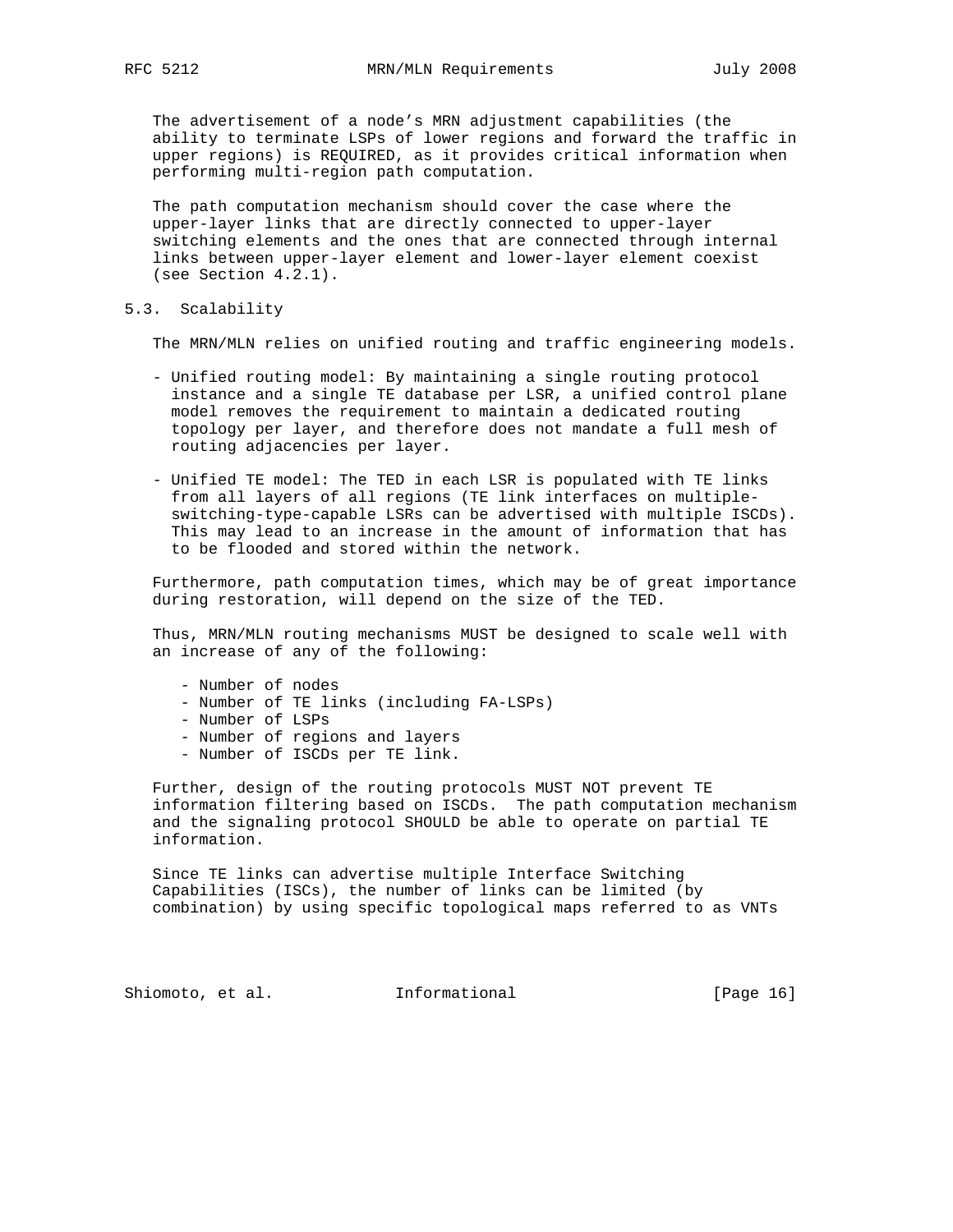(Virtual Network Topologies). The introduction of virtual topological maps leads us to consider the concept of emulation of data plane overlays.

5.4. Stability

 Path computation is dependent on the network topology and associated link state. The path computation stability of an upper layer may be impaired if the VNT changes frequently and/or if the status and TE parameters (the TE metric, for instance) of links in the VNT changes frequently. In this context, robustness of the VNT is defined as the capability to smooth changes that may occur and avoid their propagation into higher layers. Changes to the VNT may be caused by the creation, deletion, or modification of LSPs.

 Protocol mechanisms MUST be provided to enable creation, deletion, and modification of LSPs triggered through operational actions. Protocol mechanisms SHOULD be provided to enable similar functions triggered by adjacent layers. Protocol mechanisms MAY be provided to enable similar functions to adapt to the environment changes such as traffic demand changes, topology changes, and network failures. Routing robustness should be traded with adaptability of those changes.

5.5. Disruption Minimization

 When reconfiguring the VNT according to a change in traffic demand, the upper-layer LSP might be disrupted. Such disruption to the upper layers must be minimized.

 When residual resource decreases to a certain level, some lower-layer LSPs may be released according to local or network policies. There is a trade-off between minimizing the amount of resource reserved in the lower layer and disrupting higher-layer traffic (i.e., moving the traffic to other TE-LSPs so that some LSPs can be released). Such traffic disruption may be allowed, but MUST be under the control of policy that can be configured by the operator. Any repositioning of traffic MUST be as non-disruptive as possible (for example, using make-before-break).

5.6. LSP Attribute Inheritance

 TE link parameters should be inherited from the parameters of the LSP that provides the TE link, and so from the TE links in the lower layer that are traversed by the LSP.

Shiomoto, et al. 1nformational 1999 [Page 17]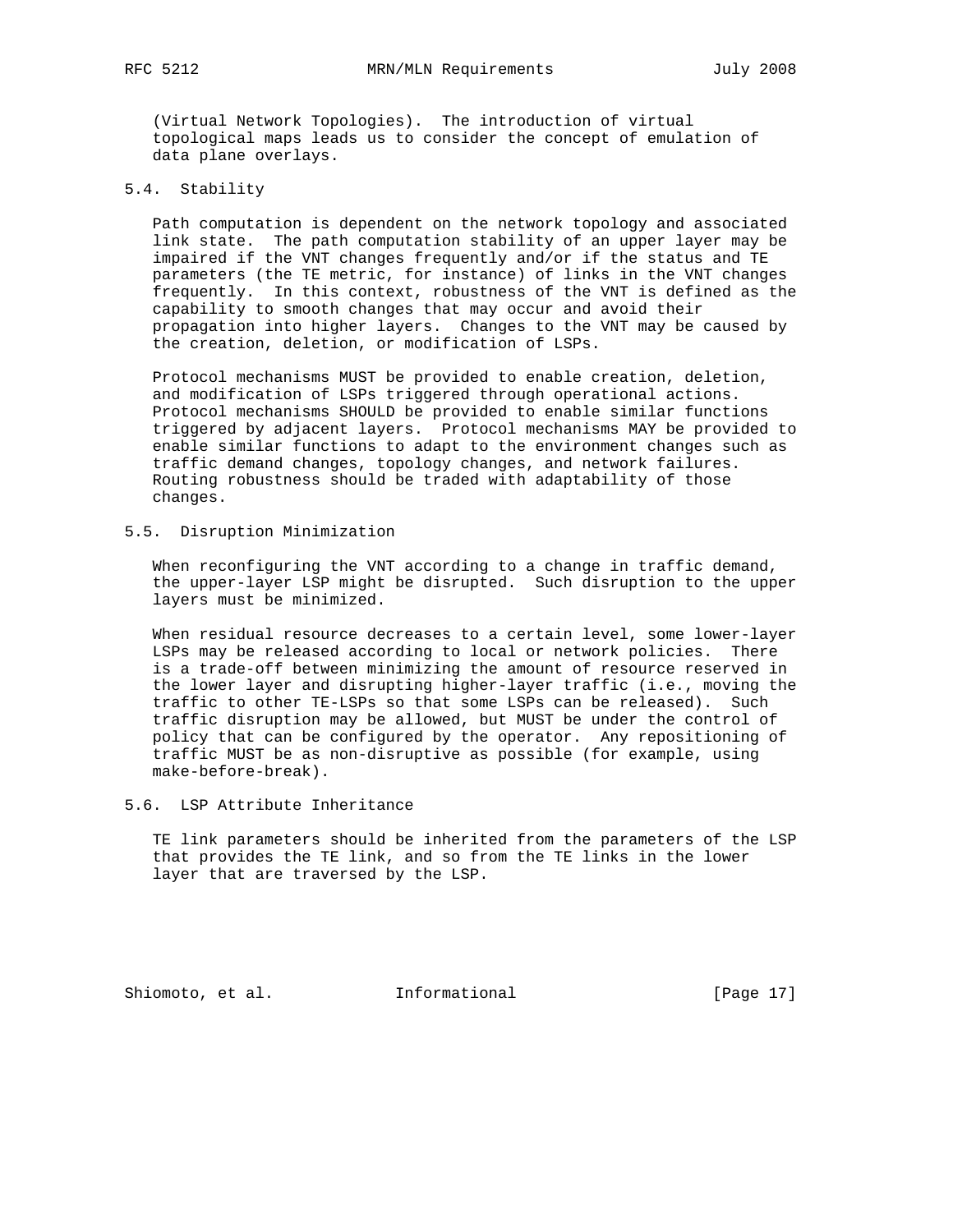These include:

- Interface Switching Capability
- TE metric
- Maximum LSP bandwidth per priority level
- Unreserved bandwidth for all priority levels
- Maximum reservable bandwidth
- Protection attribute
- Minimum LSP bandwidth (depending on the switching capability)
- SRLG

 Inheritance rules must be applied based on specific policies. Particular attention should be given to the inheritance of the TE metric (which may be other than a strict sum of the metrics of the component TE links at the lower layer), protection attributes, and SRLG.

 As described earlier, hiding the routes of the lower-layer LSPs may lose important information necessary to make LSPs in the higher-layer network reliable. SRLGs may be used to identify which lower-layer LSPs share the same failure risk so that the potential risk of the VNT becoming disjoint can be minimized, and so that resource-disjoint protection paths can be set up in the higher layer. How to inherit the SRLG information from the lower layer to the upper layer needs more discussion and is out of scope of this document.

5.7. Computing Paths with and without Nested Signaling

 Path computation can take into account LSP region and layer boundaries when computing a path for an LSP. Path computation may restrict the path taken by an LSP to only the links whose interface switching capability is PSC. For example, suppose that a TDM-LSP is routed over the topology composed of TE links of the same TDM layer. In calculating the path for the LSP, the TED may be filtered to include only links where both end include requested LSP switching type. In this way hierarchical routing is done by using a TED filtered with respect to switching capability (that is, with respect to particular layer).

 If triggered signaling is allowed, the path computation mechanism may produce a route containing multiple layers/regions. The path is computed over the multiple layers/regions even if the path is not "connected" in the same layer as where the endpoints of the path exist. Note that here we assume that triggered signaling will be invoked to make the path "connected", when the upper-layer signaling request arrives at the boundary node.

Shiomoto, et al. **Informational** [Page 18]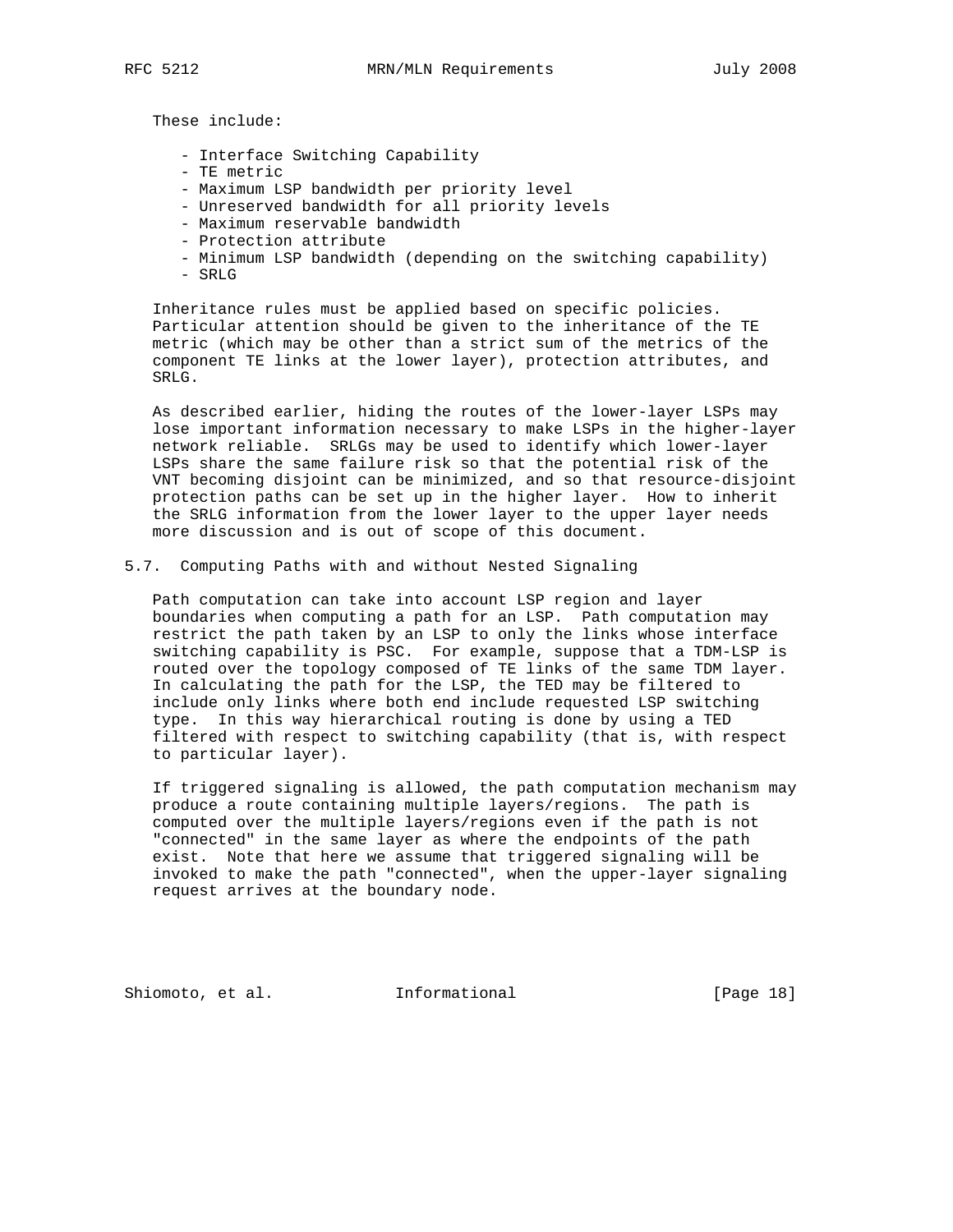The upper-layer signaling request MAY contain an ERO (Explicit Route Object) that includes only hops in the upper layer; in which case, the boundary node is responsible for triggered creation of the lower-layer FA-LSP using a path of its choice, or for the selection of any available lower-layer LSP as a data link for the higher layer. This mechanism is appropriate for environments where the TED is filtered in the higher layer, where separate routing instances are used per layer, or where administrative policies prevent the higher layer from specifying paths through the lower layer.

 Obviously, if the lower-layer LSP has been advertised as a TE link (virtual or real) into the higher layer, then the higher-layer signaling request MAY contain the TE link identifier and so indicate the lower-layer resources to be used. But in this case, the path of the lower-layer LSP can be dynamically changed by the lower layer at any time.

 Alternatively, the upper-layer signaling request MAY contain an ERO specifying the lower-layer FA-LSP route. In this case, the boundary node MAY decide whether it should use the path contained in the strict ERO or re-compute the path within the lower layer.

 Even in the case that the lower-layer FA-LSPs are already established, a signaling request may also be encoded as a loose ERO. In this situation, it is up to the boundary node to decide whether it should create a new lower-layer FA-LSP or it should use an existing lower-layer FA-LSP.

 The lower-layer FA-LSP can be advertised just as an FA-LSP in the upper layer or an IGP adjacency can be brought up on the lower-layer FA-LSP.

## 5.8. LSP Resource Utilization

 Resource usage in all layers should be optimized as a whole (i.e., across all layers), in a coordinated manner (i.e., taking all layers into account). The number of lower-layer LSPs carrying upper-layer LSPs should be minimized (note that multiple LSPs may be used for load balancing). Lower-layer LSPs that could have their traffic re-routed onto other LSPs are unnecessary and should be avoided.

## 5.8.1. FA-LSP Release and Setup

 If there is low traffic demand, some FA-LSPs that do not carry any higher-layer LSP may be released so that lower-layer resources are released and can be assigned to other uses. Note that if a small fraction of the available bandwidth of an FA-LSP is still in use, the nested LSPs can also be re-routed to other FA-LSPs (optionally using

Shiomoto, et al. 1nformational [Page 19]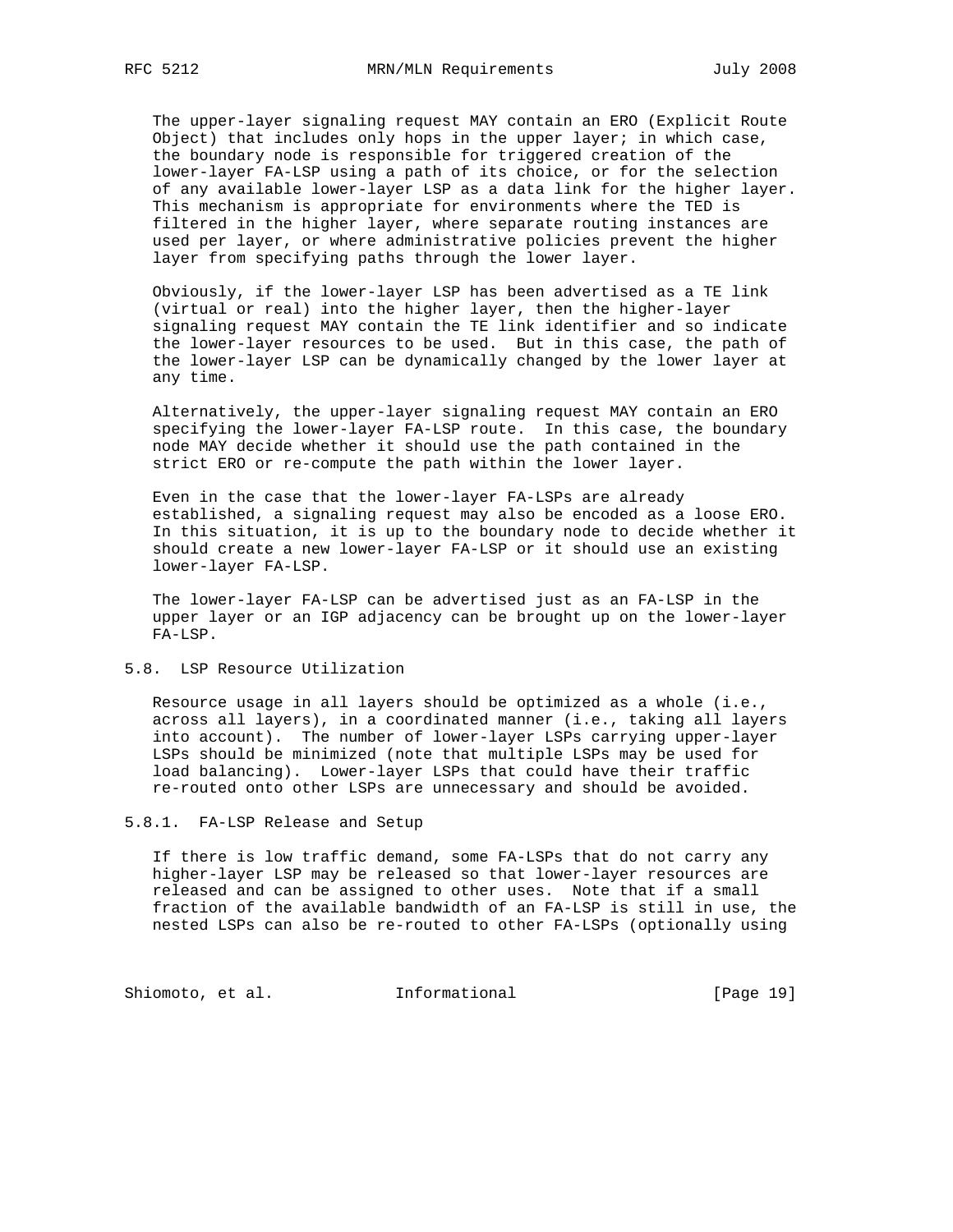the make-before-break technique) to completely free up the FA-LSP. Alternatively, unused FA-LSPs may be retained for future use. Release or retention of underutilized FA-LSPs is a policy decision.

 As part of the re-optimization process, the solution MUST allow rerouting of an FA-LSP while keeping interface identifiers of corresponding TE links unchanged. Further, this process MUST be possible while the FA-LSP is carrying traffic (higher-layer LSPs) with minimal disruption to the traffic.

 Additional FA-LSPs may also be created based on policy, which might consider residual resources and the change of traffic demand across the region. By creating the new FA-LSPs, the network performance such as maximum residual capacity may increase.

 As the number of FA-LSPs grows, the residual resources may decrease. In this case, re-optimization of FA-LSPs may be invoked according to policy.

 Any solution MUST include measures to protect against network destabilization caused by the rapid setup and teardown of LSPs as traffic demand varies near a threshold.

 Signaling of lower-layer LSPs SHOULD include a mechanism to rapidly advertise the LSP as a TE link and to coordinate into which routing instances the TE link should be advertised.

# 5.8.2. Virtual TE Links

 It may be considered disadvantageous to fully instantiate (i.e., pre-provision) the set of lower-layer LSPs that provide the VNT since this might reserve bandwidth that could be used for other LSPs in the absence of upper-layer traffic.

 However, in order to allow path computation of upper-layer LSPs across the lower layer, the lower-layer LSPs may be advertised into the upper layer as though they had been fully established, but without actually establishing them. Such TE links that represent the possibility of an underlying LSP are termed "virtual TE links". It is an implementation choice at a layer boundary node whether to create real or virtual TE links, and the choice (if available in an implementation) MUST be under the control of operator policy. Note that there is no requirement to support the creation of virtual TE links, since real TE links (with established LSPs) may be used. Even if there are no TE links (virtual or real) advertised to the higher layer, it is possible to route a higher-layer LSP into a lower layer on the assumption that proper hierarchical LSPs in the lower layer will be dynamically created (triggered) as needed.

Shiomoto, et al. 1nformational [Page 20]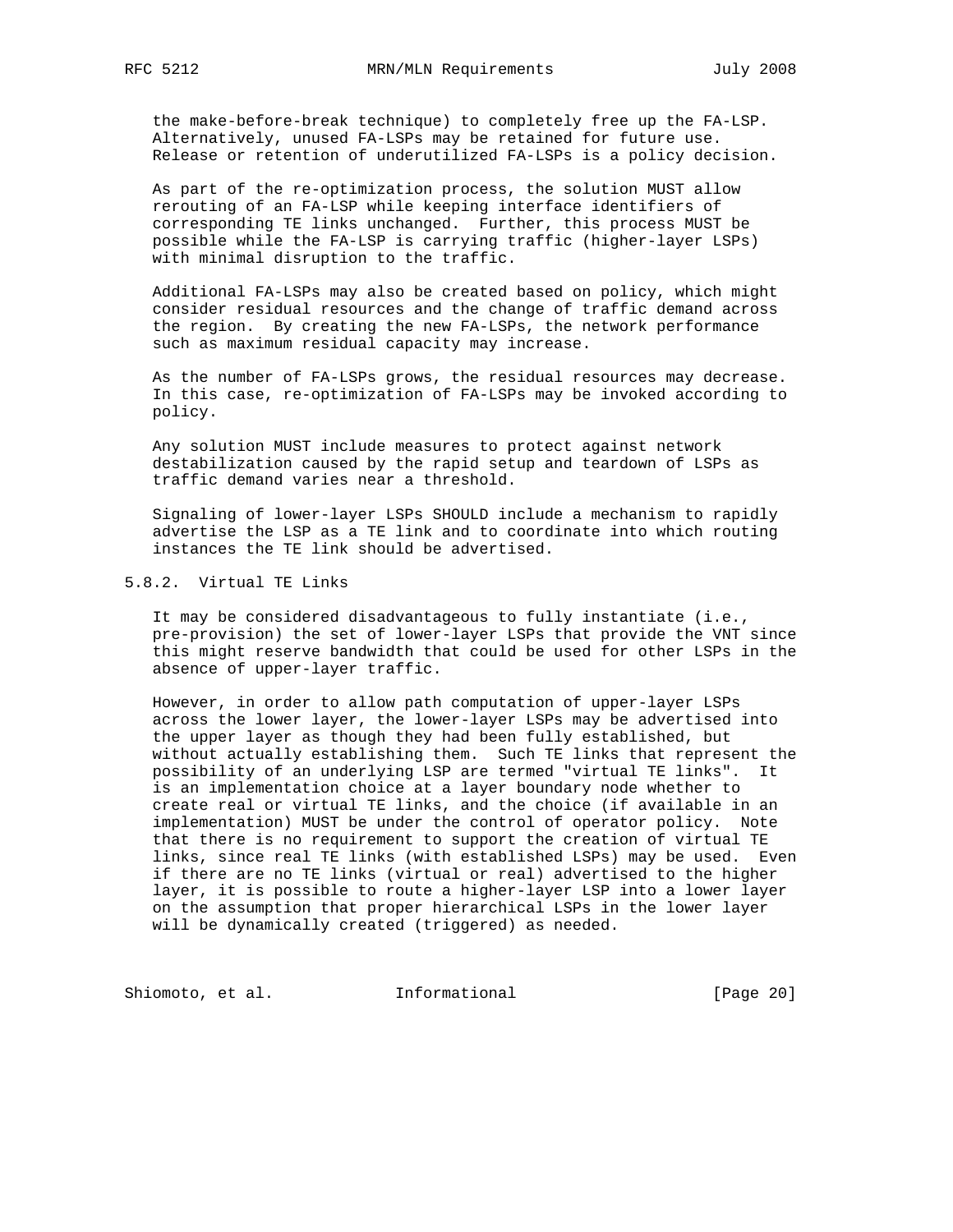If an upper-layer LSP that makes use of a virtual TE link is set up, the underlying LSP MUST be immediately signaled in the lower layer.

 If virtual TE links are used in place of pre-established LSPs, the TE links across the upper layer can remain stable using pre-computed paths while wastage of bandwidth within the lower layer and unnecessary reservation of adaptation resources at the border nodes can be avoided.

 The solution SHOULD provide operations to facilitate the build-up of such virtual TE links, taking into account the (forecast) traffic demand and available resources in the lower layer.

 Virtual TE links can be added, removed, or modified dynamically (by changing their capacity) according to the change of the (forecast) traffic demand and the available resources in the lower layer. It MUST be possible to add, remove, and modify virtual TE links in a dynamic way.

 Any solution MUST include measures to protect against network destabilization caused by the rapid changes in the VNT as traffic demand varies near a threshold.

 The concept of the VNT can be extended to allow the virtual TE links to form part of the VNT. The combination of the fully provisioned TE links and the virtual TE links defines the VNT provided by the lower layer. The VNT can be changed by setting up and/or tearing down virtual TE links as well as by modifying real links (i.e., the fully provisioned LSPs). How to design the VNT and how to manage it are out of scope of this document.

 In some situations, selective advertisement of the preferred connectivity among a set of border nodes between layers may be appropriate. Further decreasing the number of advertisements of the virtual connectivity can be achieved by abstracting the topology (between border nodes) using models similar to those detailed in [RFC4847].

# 5.9. Verification of the LSPs

 When a lower-layer LSP is established for use as a data link by a higher layer, the LSP may be verified for correct connectivity and data integrity before it is made available for use. Such mechanisms are data-technology-specific and are beyond the scope of this document, but the GMPLS protocols SHOULD provide mechanisms for the coordination of data link verification.

Shiomoto, et al. 1nformational [Page 21]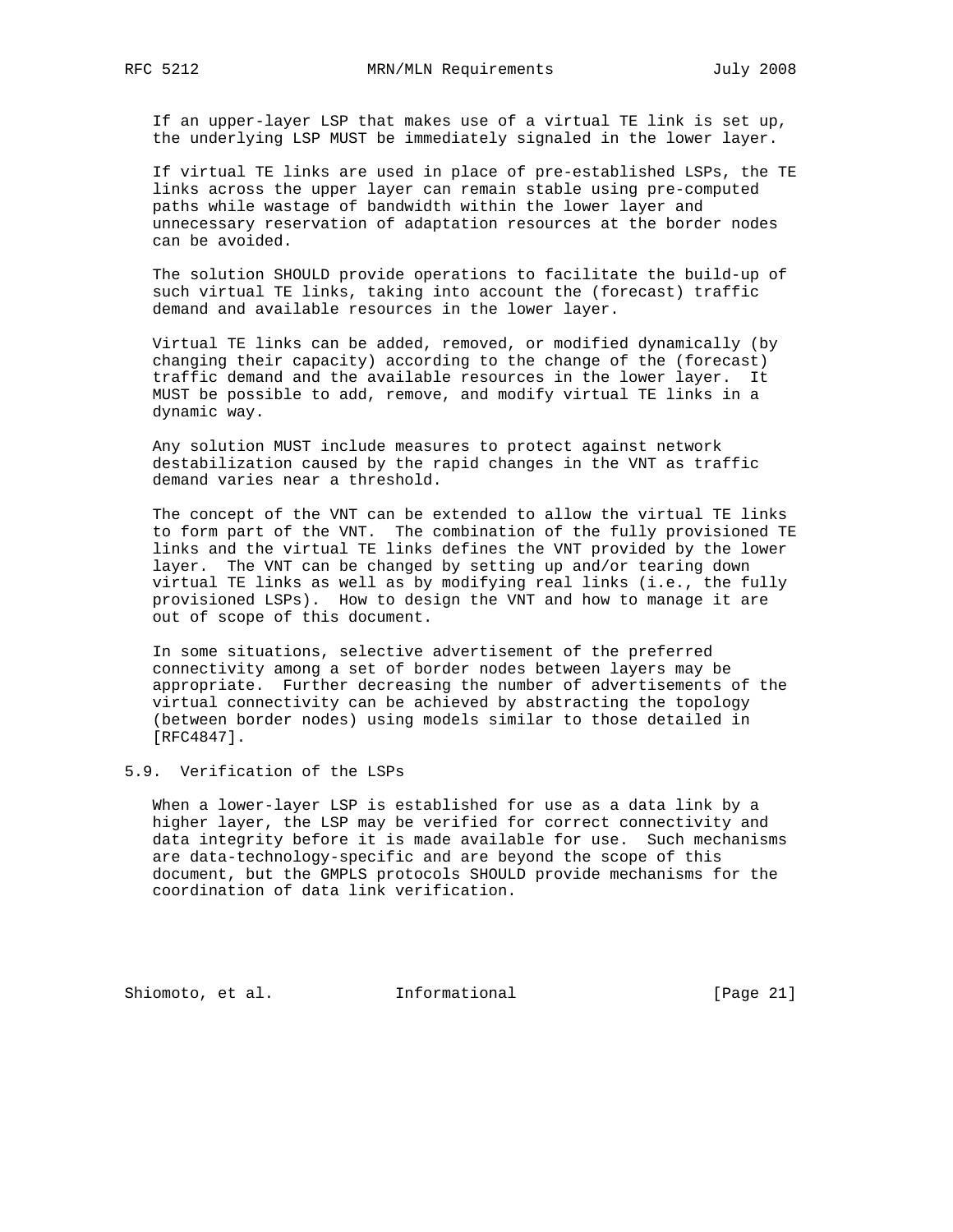#### 5.10. Management

 An MRN/MLN requires management capabilities. Operators need to have the same level of control and management for switches and links in the network that they would have in a single-layer or single-region network.

 We can consider two different operational models: (1) per-layer management entities and (2) cross-layer management entities.

 Regarding per-layer management entities, it is possible for the MLN to be managed entirely as separate layers, although that somewhat defeats the objective of defining a single multi-layer network. In this case, separate management systems would be operated for each layer, and those systems would be unaware of the fact that the layers were closely coupled in the control plane. In such a deployment, as LSPs were automatically set up as the result of control plane requests from other layers (for example, triggered signaling), the management applications would need to register the creation of the new LSPs and the depletion of network resources. Emphasis would be placed on the layer boundary nodes to report the activity to the management applications.

 A more likely scenario is to apply a closer coupling of layer management systems with cross-layer management entities. This might be achieved through a unified management system capable of operating multiple layers, or by a meta-management system that coordinates the operation of separate management systems each responsible for individual layers. The former case might only be possible with the development of new management systems, while the latter is feasible through the coordination of existing network management tools.

 Note that when a layer boundary also forms an administrative boundary, it is highly unlikely that there will be unified multi layer management. In this case, the layers will be separately managed by the separate administrative entities, but there may be some "leakage" of information between the administrations in order to facilitate the operation of the MLN. For example, the management system in the lower-layer network might automatically issue reports on resource availability (coincident with TE routing information) and alarm events.

 This discussion comes close to an examination of how a VNT might be managed and operated. As noted in Section 5.8, issues of how to design and manage a VNT are out of scope for this document, but it should be understood that the VNT is a client-layer construct built from server-layer resources. This means that the operation of a VNT

Shiomoto, et al. 1nformational [Page 22]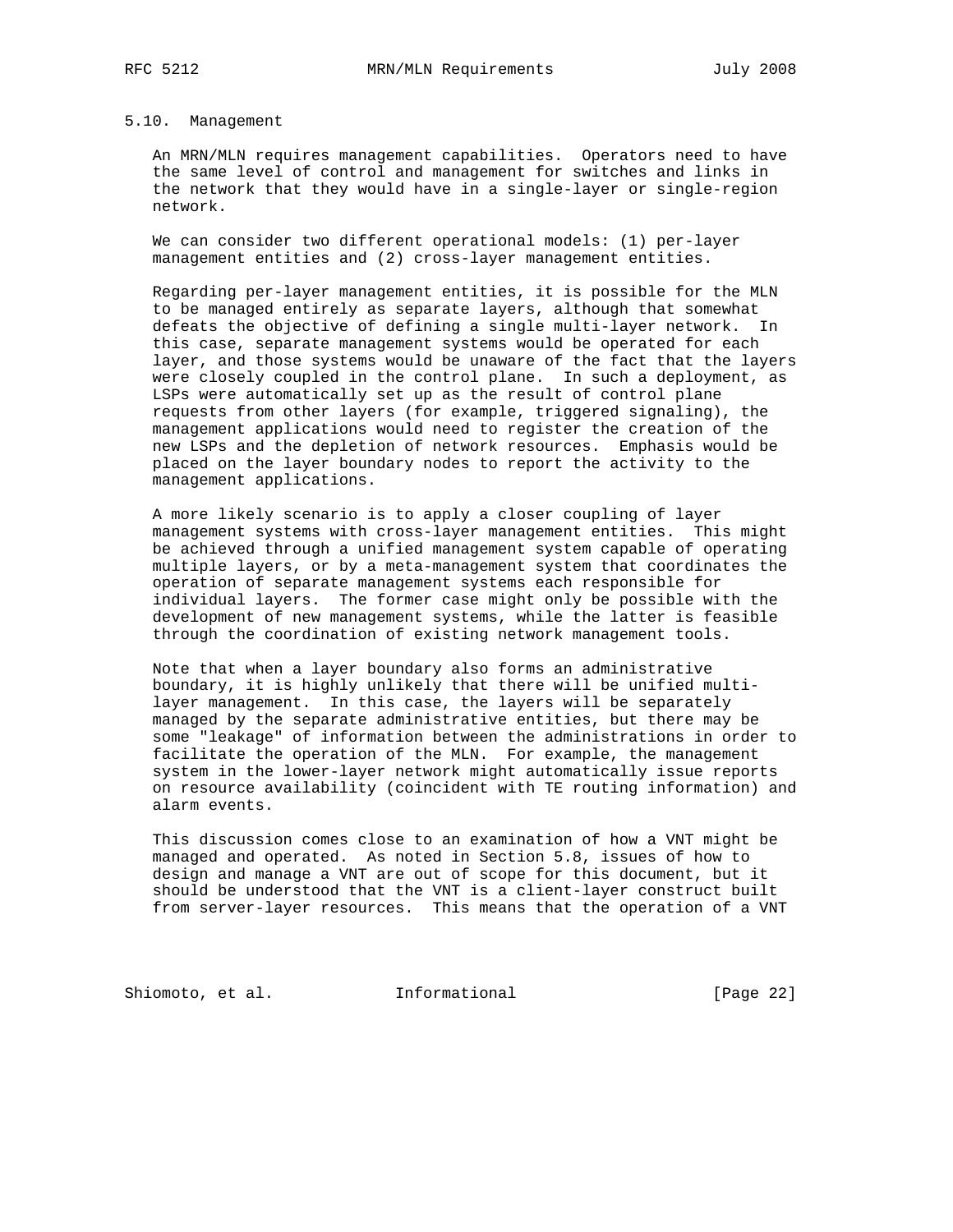is a collaborative activity between layers. This activity is possible even if the layers are from separate administrations, but in this case the activity may also have commercial implications.

 MIB modules exist for the modeling and management of GMPLS networks [RFC4802] [RFC4803]. Some deployments of GMPLS networks may choose to use MIB modules to operate individual network layers. In these cases, operators may desire to coordinate layers through a further MIB module that could be developed. Multi-layer protocol solutions (that is, solutions where a single control plane instance operates in more than one layer) SHOULD be manageable through MIB modules. A further MIB module to coordinate multiple network layers with this control plane MIB module may be produced.

 Operations and Management (OAM) tools are important to the successful deployment of all networks.

 OAM requirements for GMPLS networks are described in [GMPLS-OAM]. That document points out that protocol solutions for individual network layers should include mechanisms for OAM or make use of OAM features inherent in the physical media of the layers. Further discussion of individual-layer OAM is out of scope of this document.

 When operating OAM in a MLN, consideration must be given to how to provide OAM for end-to-end LSPs that cross layer boundaries (that may also be administrative boundaries) and how to coordinate errors and alarms detected in a server layer that need to be reported to the client layer. These operational choices MUST be left open to the service provider and so MLN protocol solutions MUST include the following features:

- Within the context and technology capabilities of the highest technology layer of an LSP (i.e., the technology layer of the first hop), it MUST be possible to enable end-to-end OAM on a MLN LSP. This function appears to the ingress LSP as normal LSP-based OAM [GMPLS-OAM], but at layer boundaries, depending on the technique used to span the lower layers, client-layer OAM operations may need to mapped to server-layer OAM operations. Most such requirements are highly dependent on the OAM facilities of the data plane technologies of client and server layers. However, control plane mechanisms used in the client layer per [GMPLS-OAM] MUST map and enable OAM in the server layer.
- OAM operation enabled per [GMPLS-OAM] in a client layer for an LSP MUST operate for that LSP along its entire length. This means that if an LSP crosses a domain of a lower-layer technology, the client-layer OAM operation must operate seamlessly within the client layer at both ends of the client-layer LSP.

Shiomoto, et al. 1nformational [Page 23]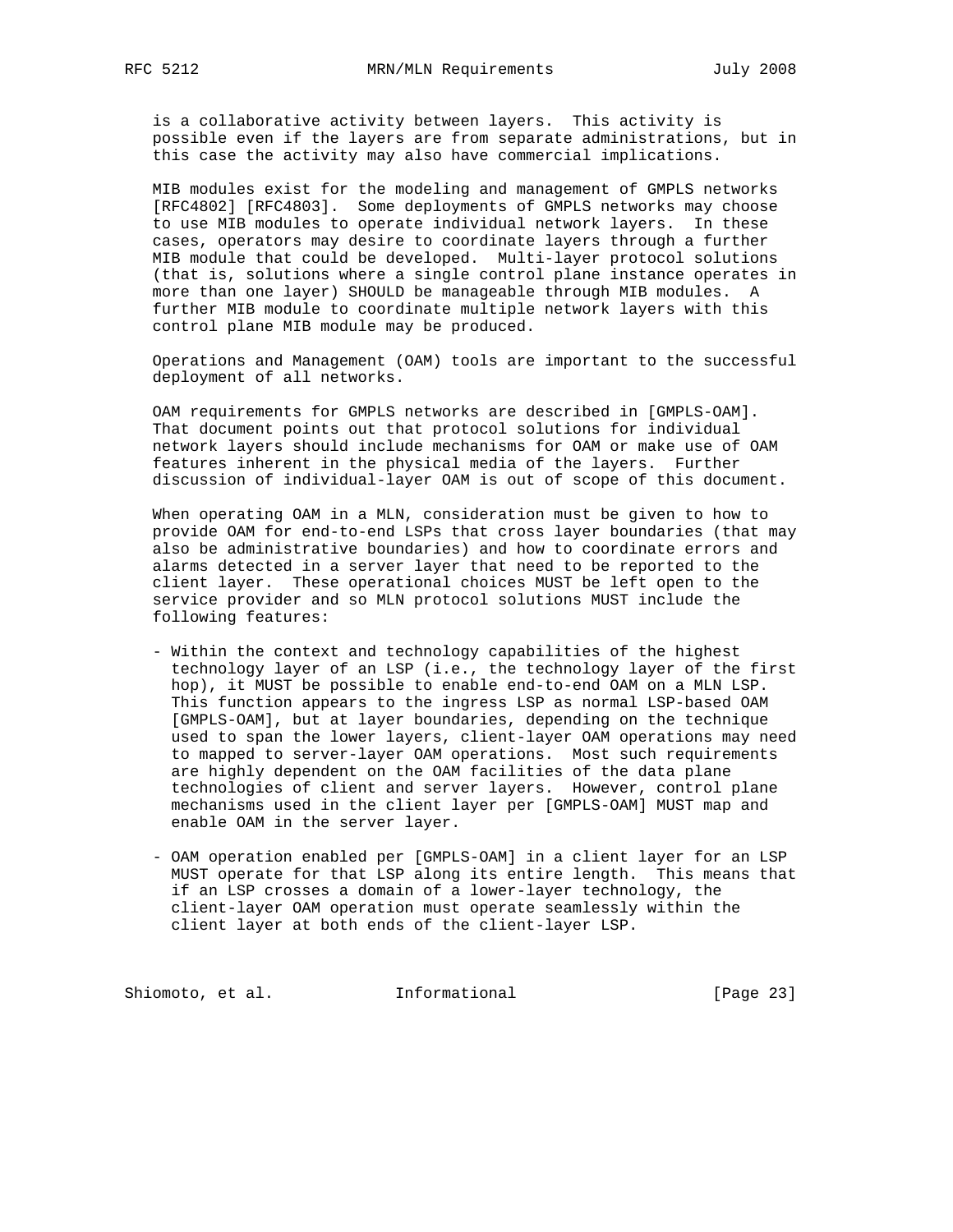- OAM functions operating within a server layer MUST be controllable from the client layer such that the server-layer LSP(s) that support a client-layer LSP have OAM enabled at the request of the client layer. Such control SHOULD be subject to policy at the layer boundary, just as automatic provisioning and LSP requests to the server layer are subject to policy.
- The status including errors and alarms applicable to a server-layer LSP MUST be available to the client layer. This information SHOULD be configurable to be automatically notified to the client layer at the layer boundary and SHOULD be subject to policy so that the server layer may filter or hide information supplied to the client layer. Furthermore, the client layer SHOULD be able to select to not receive any or all such information.

 Note that the interface between layers lies within network nodes and is, therefore, not necessarily the subject of a protocol specification. Implementations MAY use standardized techniques (such as MIB modules) to convey status information (such as errors and alarms) between layers, but that is out of scope for this document.

6. Security Considerations

 The MLN/MRN architecture does not introduce any new security requirements over the general GMPLS architecture described in [RFC3945]. Additional security considerations form MPLS and GMPLS networks are described in [MPLS-SEC].

 However, where the separate layers of an MLN/MRN network are operated as different administrative domains, additional security considerations may be given to the mechanisms for allowing LSP setup crossing one or more layer boundaries, for triggering lower-layer LSPs, or for VNT management. Similarly, consideration may be given to the amount of information shared between administrative domains, and the trade-off between multi-layer TE and confidentiality of information belonging to each administrative domain.

 It is expected that solution documents will include a full analysis of the security issues that any protocol extensions introduce.

7. Acknowledgements

 The authors would like to thank Adrian Farrel and the participants of ITU-T Study Group 15, Question 14 for their careful review. The authors would like to thank the IESG review team for rigorous review: special thanks to Tim Polk, Miguel Garcia, Jari Arkko, Dan Romascanu, and Dave Ward.

Shiomoto, et al. 1nformational [Page 24]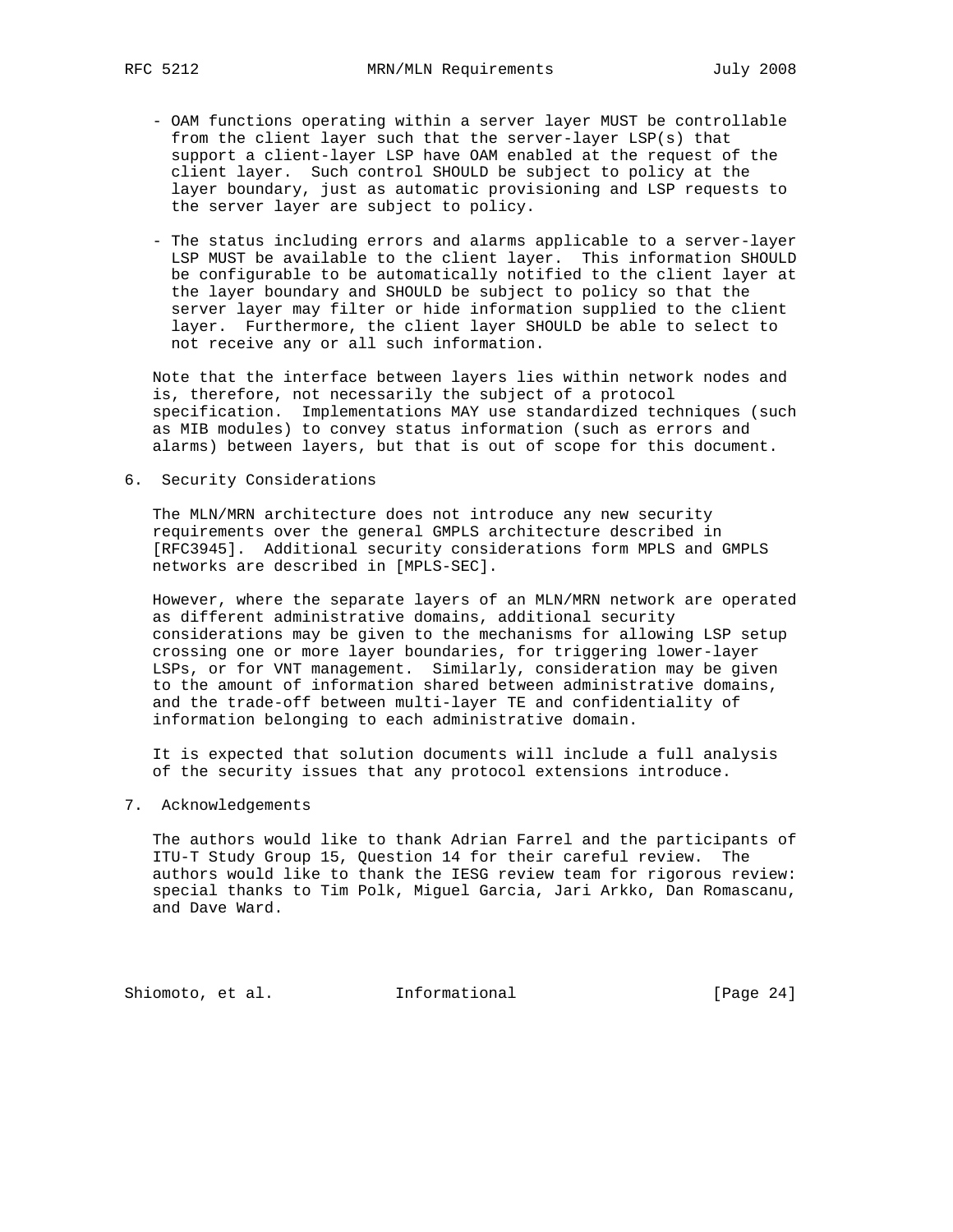# 8. References

- 8.1. Normative References
	- [RFC2119] Bradner, S., "Key words for use in RFCs to Indicate Requirement Levels", BCP 14, RFC 2119, March 1997.
	- [RFC3945] Mannie, E., Ed., "Generalized Multi-Protocol Label Switching (GMPLS) Architecture", RFC 3945, October 2004.
	- [RFC4202] Kompella, K., Ed., and Y. Rekhter, Ed., "Routing Extensions in Support of Generalized Multi-Protocol Label Switching (GMPLS)", RFC 4202, October 2005.
	- [RFC4206] Kompella, K. and Y. Rekhter, "Label Switched Paths (LSP) Hierarchy with Generalized Multi-Protocol Label Switching (GMPLS) Traffic Engineering (TE)", RFC 4206, October 2005.
	- [RFC4397] Bryskin, I. and A. Farrel, "A Lexicography for the Interpretation of Generalized Multiprotocol Label Switching (GMPLS) Terminology within the Context of the ITU-T's Automatically Switched Optical Network (ASON) Architecture", RFC 4397, February 2006.
	- [RFC4726] Farrel, A., Vasseur, J.-P., and A. Ayyangar, "A Framework for Inter-Domain Multiprotocol Label Switching Traffic Engineering", RFC 4726, November 2006.
- 8.2. Informative References
	- [DYN-HIER] Shiomoto, K., Rabbat, R., Ayyangar, A., Farrel, A. and Z. Ali, "Procedures for Dynamically Signaled Hierarchical Label Switched Paths", Work in Progress, February 2008.
	- [MRN-EVAL] Le Roux, J.L., Ed., and D. Papadimitriou, Ed., "Evaluation of existing GMPLS Protocols against Multi Layer and Multi Region Networks (MLN/MRN)", Work in Progress, December 2007.
	- [RFC5146] Kumaki, K., Ed., "Interworking Requirements to Support Operation of MPLS-TE over GMPLS Networks", RFC 5146, March 2008.
	- [MPLS-SEC] Fang, L., Ed., "Security Framework for MPLS and GMPLS Networks", Work in Progress, February 2008.

Shiomoto, et al. 1nformational [Page 25]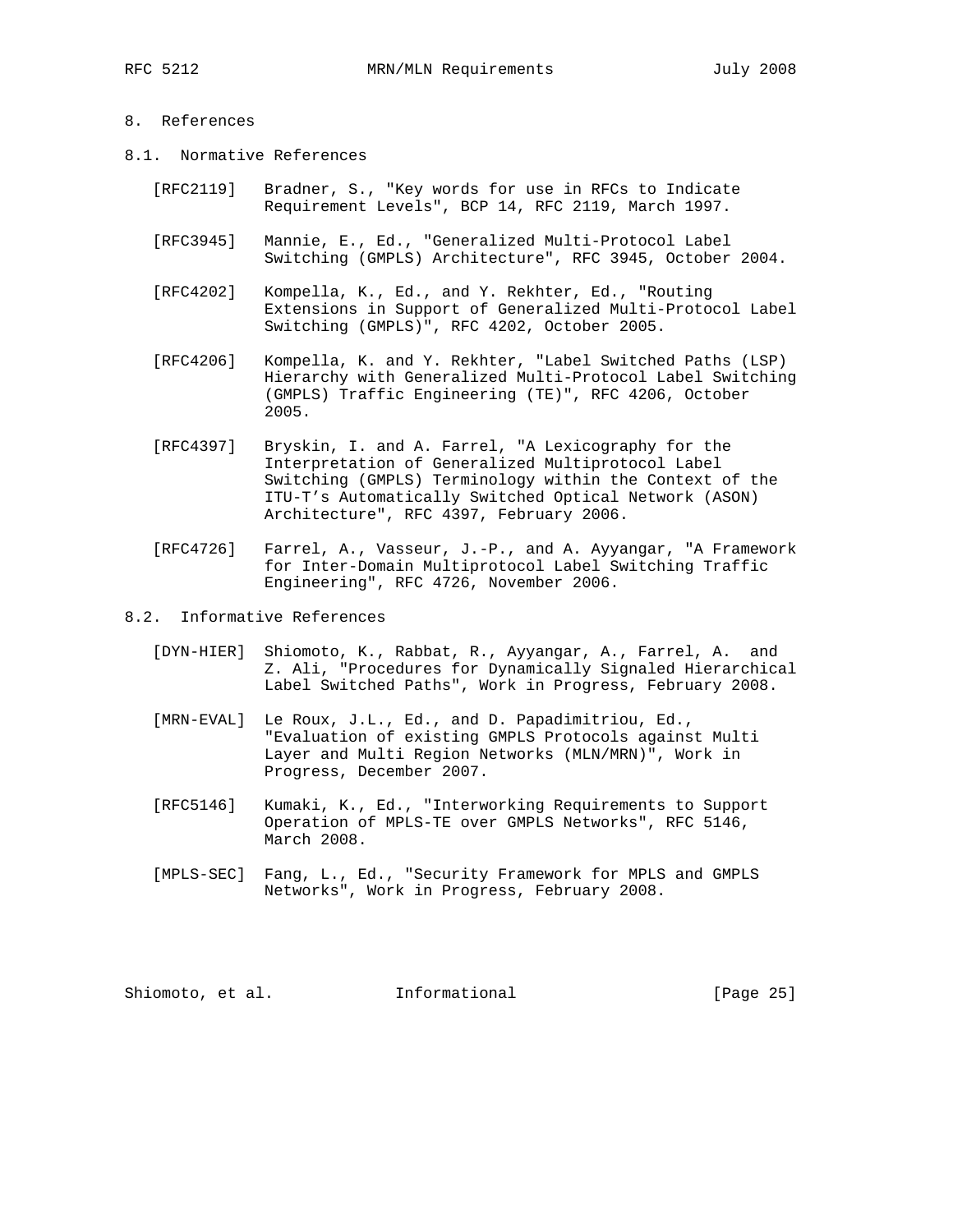- [RFC4802] Nadeau, T., Ed., and A. Farrel, Ed., "Generalized Multiprotocol Label Switching (GMPLS) Traffic Engineering Management Information Base", RFC 4802, February 2007.
- [RFC4803] Nadeau, T., Ed., and A. Farrel, Ed., "Generalized Multiprotocol Label Switching (GMPLS) Label Switching Router (LSR) Management Information Base", RFC 4803, February 2007.
- [RFC4847] Takeda, T., Ed., "Framework and Requirements for Layer 1 Virtual Private Networks", RFC 4847, April 2007.
- [RFC4972] Vasseur, JP., Ed., Leroux, JL., Ed., Yasukawa, S., Previdi, S., Psenak, P., and P. Mabbey, "Routing Extensions for Discovery of Multiprotocol (MPLS) Label Switch Router (LSR) Traffic Engineering (TE) Mesh Membership", RFC 4972, July 2007.
- [GMPLS-OAM] Nadeau, T., Otani, T. Brungard, D., and A. Farrel, "OAM Requirements for Generalized Multi-Protocol Label Switching (GMPLS) Networks", Work in Progress, October 2007.
- 9. Contributors' Addresses

 Eiji Oki NTT Network Service Systems Laboratories 3-9-11 Midori-cho, Musashino-shi Tokyo 180-8585 Japan Phone: +81 422 59 3441 EMail: oki.eiji@lab.ntt.co.jp

 Ichiro Inoue NTT Network Service Systems Laboratories 3-9-11 Midori-cho, Musashino-shi Tokyo 180-8585 Japan Phone: +81 422 59 3441 EMail: ichiro.inoue@lab.ntt.co.jp

 Emmanuel Dotaro Alcatel-Lucent Route de Villejust 91620 Nozay France Phone: +33 1 3077 2670 EMail: emmanuel.dotaro@alcatel-lucent.fr

Shiomoto, et al. **Informational** [Page 26]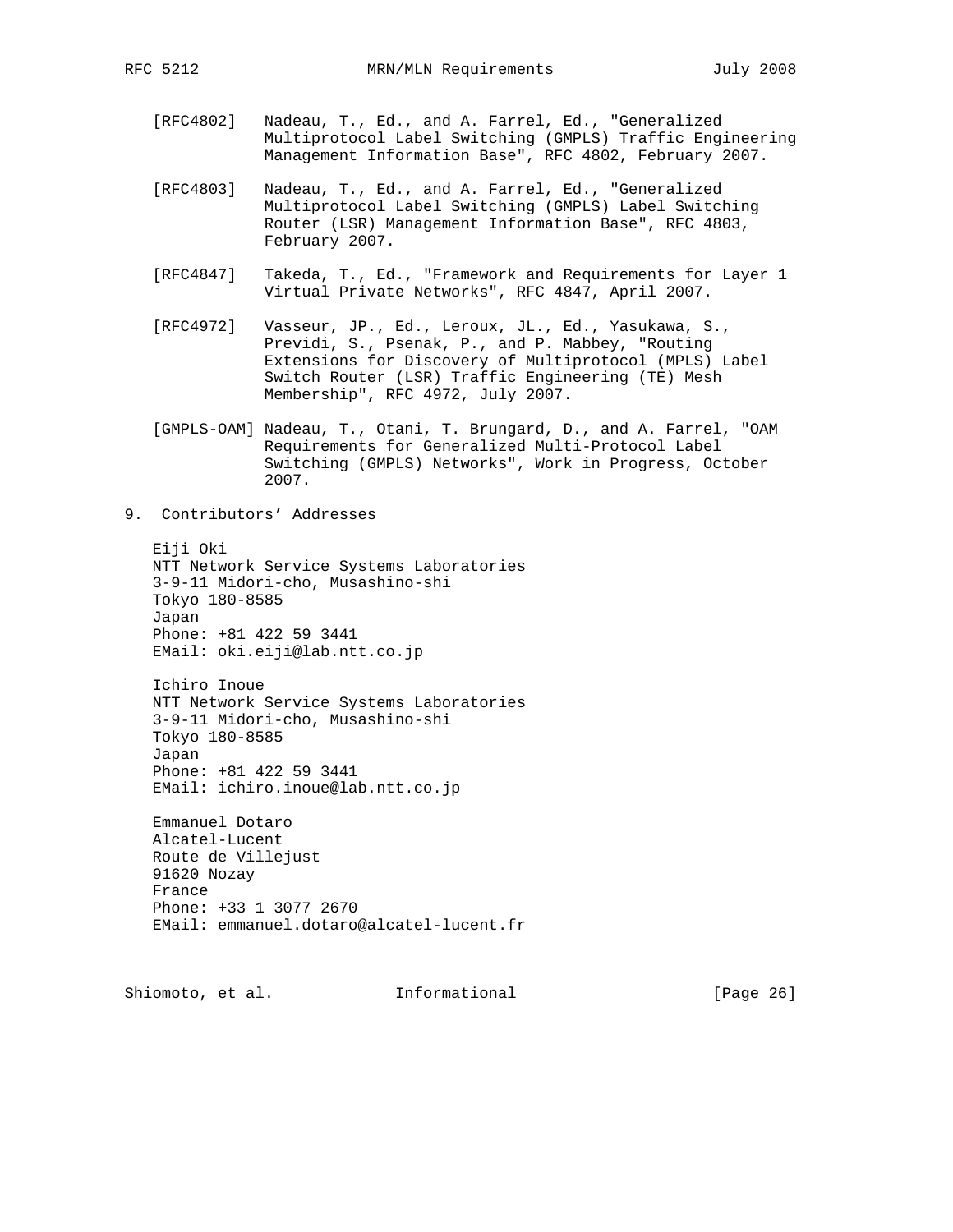Authors' Addresses Kohei Shiomoto NTT Network Service Systems Laboratories 3-9-11 Midori-cho, Musashino-shi Tokyo 180-8585 Japan EMail: shiomoto.kohei@lab.ntt.co.jp Dimitri Papadimitriou Alcatel-Lucent Copernicuslaan 50 B-2018 Antwerpen Belgium Phone : +32 3 240 8491 EMail: dimitri.papadimitriou@alcatel-lucent.be Jean-Louis Le Roux France Telecom R&D Av Pierre Marzin 22300 Lannion France EMail: jeanlouis.leroux@orange-ftgroup.com Martin Vigoureux Alcatel-Lucent Route de Villejust 91620 Nozay France Phone: +33 1 3077 2669 EMail: martin.vigoureux@alcatel-lucent.fr Deborah Brungard AT&T Rm. D1-3C22 - 200 S. Laurel Ave. Middletown, NJ 07748 USA Phone: +1 732 420 1573 EMail: dbrungard@att.com

Shiomoto, et al. 1nformational [Page 27]